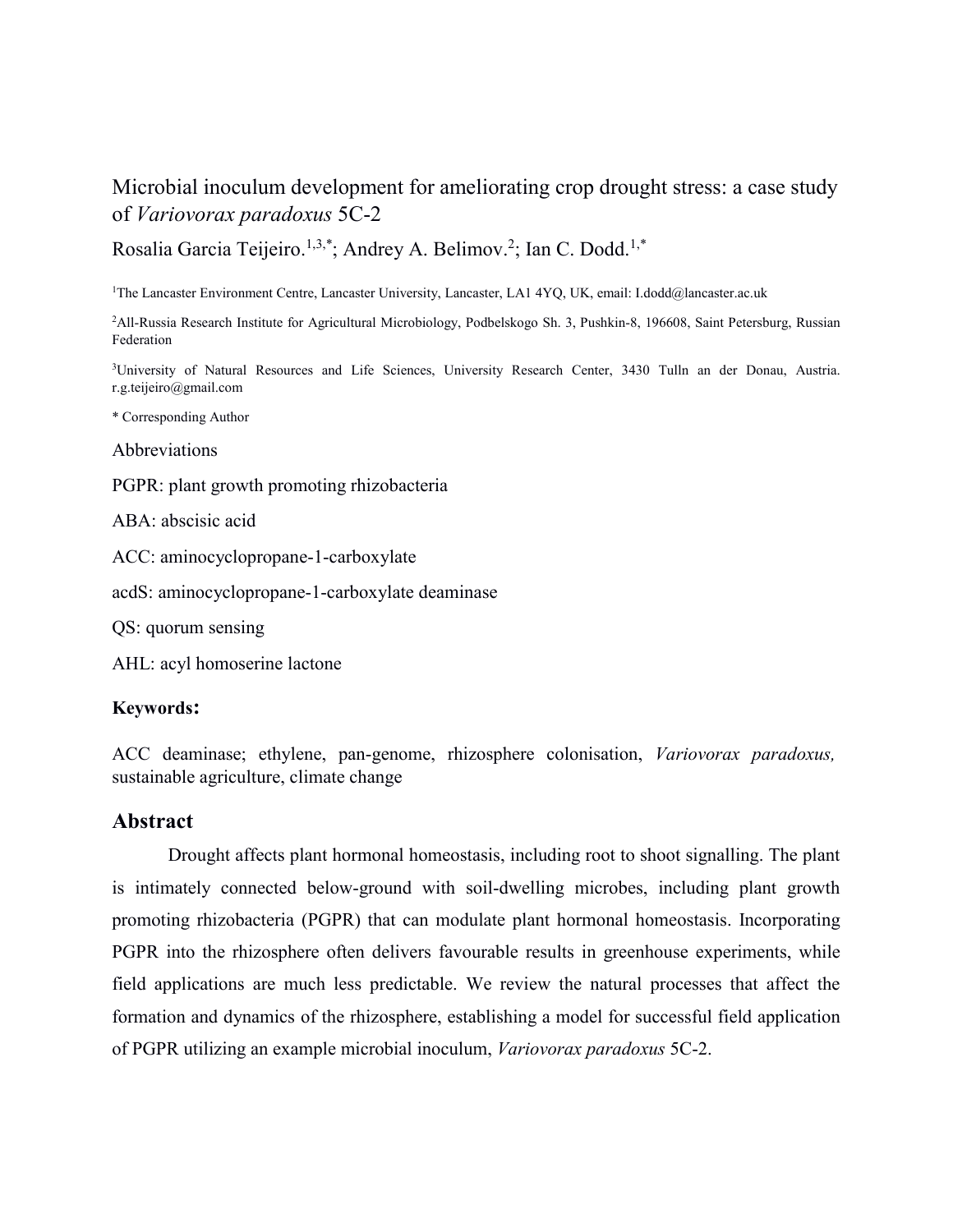### **Introduction**

The world faces a major water crisis as a consequence of unsustainable human water withdrawal (primarily for irrigation) and alterations in natural hydrological cycles through agriculture, industrial and urban activities [1, 2]. Climate change will stimulate additional water demands in many agricultural regions [3]. The need to increase food production by at least 50% to feed an increasing population with greater wealth and food demands, could create feedbacks increasing the loss of freshwater quantity and quality [4]. Consequently, changes in agricultural practices are needed, based on multi-disciplinary scientific research and working in cooperation with farmers and policy-makers.

Knowledge from basic and applied sciences can be employed to fulfil the needs of modern producers**.** Although classical plant breeding methods have seen extensive application culminating in the development of more drought-tolerant crops, both ethical and practical limitations have constrained the development of genetically modified (GM) drought-resistant crops [5]. Specifically, drought tolerance is usually regulated by finely synchronized multi-gene systems that are difficult to manipulate [6]. Moreover, logistical difficulties occur in producing GM crops when considering variations of drought tolerant genes networks between different species, or even among different cultivars [6, 7, 8].

Another biotechnological option has been to use soil-dwelling microbes that interact with plant root systems, namely plant growth promoting rhizobacteria (PGPR) [9], which dwell on, and sometimes in, plant roots and confer stress tolerance via multiple mechanisms [10, 11]. This review is focused on utilising PGPR to enhance crop fitness under drought conditions, especially since they are more effective in promoting growth and crop yields under drought conditions. By presenting a case study of the development of an exemplar PGPR, namely *Variovorax paradoxus* 5C-2, as a microbial inoculum, key concepts are introduced to help match an agricultural scenario with successful PGPR activity.

Plants adapt to changing soil water availability by "measuring" soil water status [12, 13]. When the soil water status is low enough (below -0.05 MPa), root metabolism changes. Transcriptomics data [14] and headspace analysis [15] indicate that plants respond to abiotic stresses by producing the volatile plant hormone ethylene, which is aerially transported from one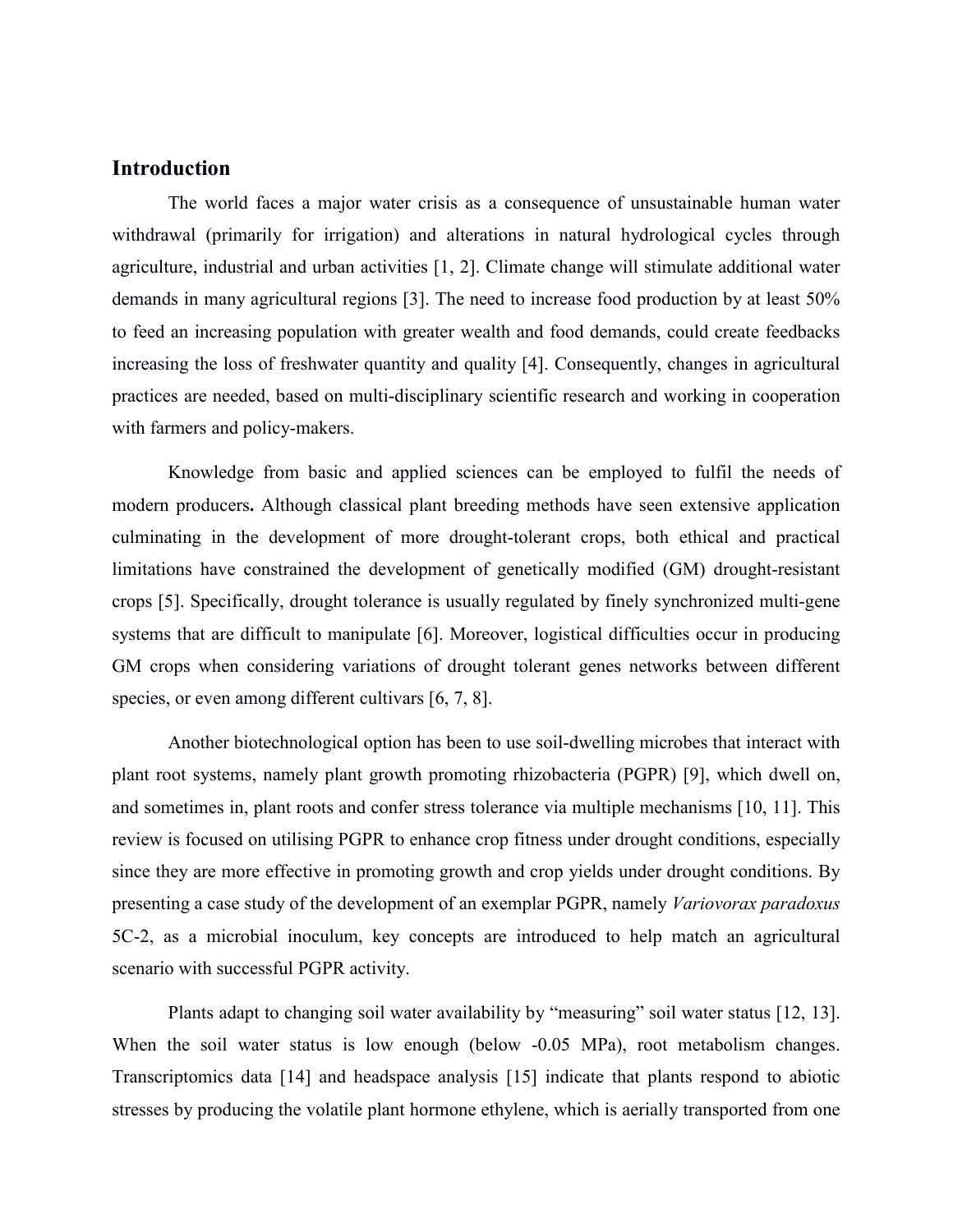plant to another plant within a community. Elevated ethylene biosynthesis decreases yield by inhibiting growth, photosynthesis and seed set [16]. Although ethylene promotes fruit ripening, it accelerates leaf senescence and inhibits leaf growth. Ethylene also induces lateral cell expansion in stems and roots. In addition, ethylene increases root hair density and length [17], but inhibits primary root growth [18]. Ethylene-mediated growth inhibition has made the genetic, chemical or microbial manipulation of ethylene levels *in planta* an attractive biotechnological target.

## **ACC as a key inter-kingdom signal molecule**

In terrestrial plants, ethylene biosynthesis involves the methionine metabolic pathway (**Figure 1**) [14]. In this process, the conversion of 1-aminocyclopropane-1-carboxylate (ACC) to ethylene is regarded as a rate-limiting step. Moreover, ACC can also be bound with organic compounds to produce malonyl-ACC (M-ACC), γ-glutamyl-ACC (G-ACC) and jasmonoyl-ACC (JA-ACC). Additionally, ACC can be transformed by plant [19] and microbial enzymes known as 1-aminocyclopropane-1-carboxylate deaminases (ACC deaminase, gene notation *acdS*) into 2 oxobutanoate and ammonia. Hence, ACC is a central biochemical player in integrating plant and microbial (inter-kingdom) metabolic networks and its root to shoot signalling is an important component of plant adaptation to drought [20].

Although the root system is regarded as the primary sensor of soil conditions, microorganisms inhabiting the surface of, or inside, the root can influence root-to-shoot signalling processes [9, 10, 11]. Indeed, some PGPR producing ACC deaminase modulate root ACC levels and hence root [11] and shoot [21] ethylene evolution. When plants grown in drying soil were exposed to bacterial ACC deaminase, they developed a longer root system and had increased biomass and yield [22] suggesting this plant-microbe interaction is of adaptive significance in increasing plant drought tolerance. Interestingly, wild barley (*Hordeum spontaneum*) plants exposed to more stressful environments in natural settings have a higher proportion of ACCd-containing rhizobacteria on their root systems [23]. Moreover, withholding irrigation from wheat (*Triticum aestivum*) plants increased the relative abundance of *acds*containing rhizobacteria on the root system [24]. Understanding how plants regulate the recruitment of such PGPR represents a potential biotechnological opportunity to enhance plant drought tolerance.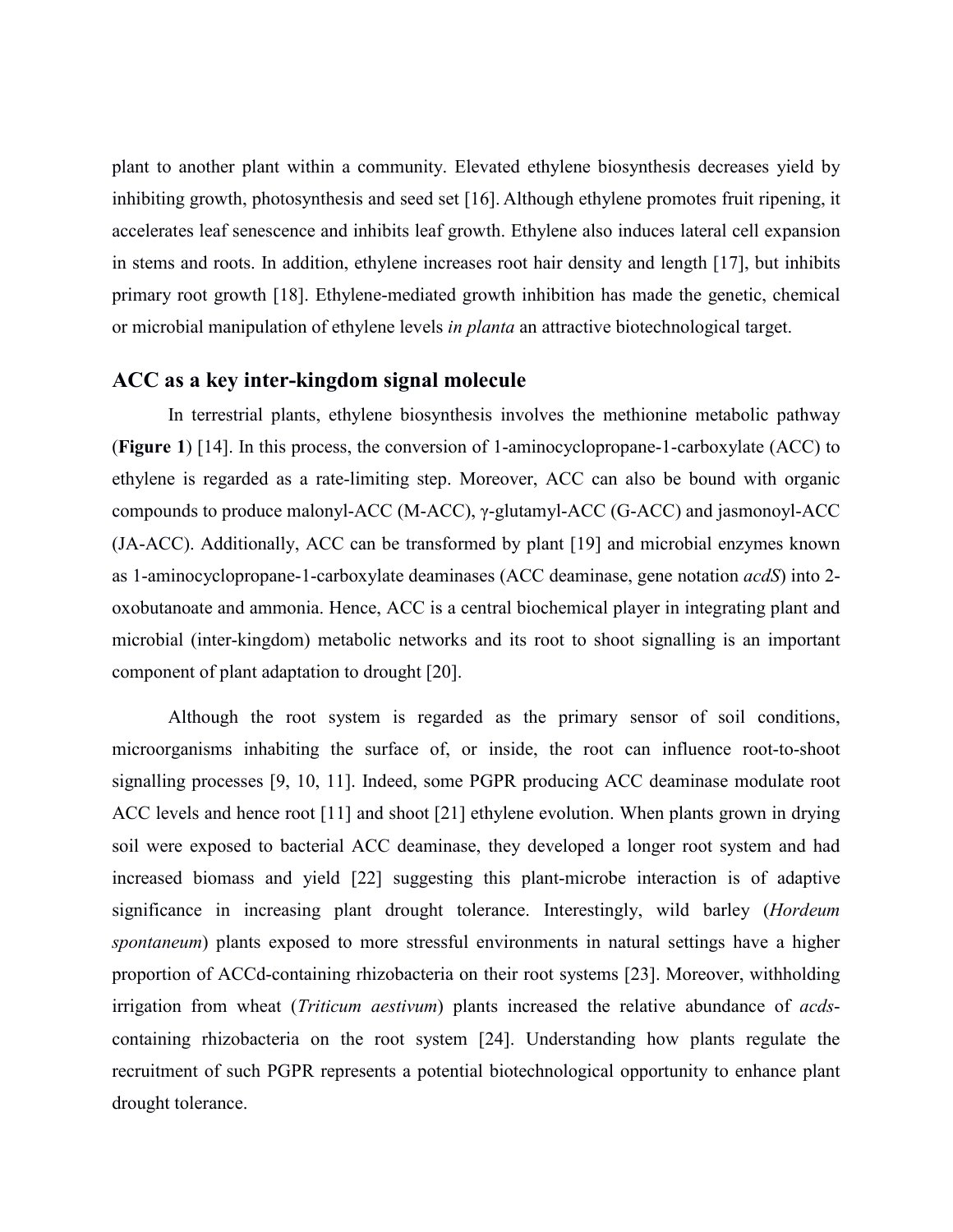Agricultural practices and climate warming decrease soil biodiversity, community composition and activity, affecting the delivery of ecosystem services [25, 26]. The important meaning of richness and diversity in a given soil community lies in the number of species that undertake specific ecosystem services such as inducing plant drought fitness. The rhizosphere can be defined as the soil adjacent to the root systems that is biologically, chemically and physically influenced by the root system, distinct from the remaining bulk soil that is not [27, 28]. The rhizosphere is enriched, both in numbers and in the proportion of certain taxa, with certain soil microbes compared to the bulk soil "starting" community composition. Evidence based on qPCR of all *acd*S alleles and Illumina sequencing of *acd*S from DNA of rhizosphere of different *Poaceae* species (including maize) shows that contrasting plant genotypes preferentially recruit *acdS* alleles from the bulk soil [29, 24]. When microbial biodiversity is impaired, plant selection of different *acdS* alleles may be compromised. Efforts to understand the regulation of rhizosphere microbial dynamics is fundamental for the compatible application of PGPR to drought-stressed crops.

### **Characteristics and dynamics of the plant holobiont**

Each plant species and its habitat have a unique consortium of microbes, the microbiota [30, 31]. Altogether the microbiota's genetic information is referred as the microbiome, and the concurrence of the host organism with the microbiota is the "holobiont". Although each organism presents its own independent mechanism of survival, their co-evolution coordinates their metabolic processes resulting in increased fitness of the holobiont. Moreover, the holobiont possesses its "hologenome": the aggregate of microbiome and host genomes. Such integration of genetic material from diverse organisms results in the formation of superorganism genetic systems. Therefore, altering the composition of the holobiont may potentially affect interkingdom signalling thereby changing fitness/growth of the host [30].

High throughput sequencing surveys of many rhizospheric microbiota show consistent repetition (at phylum level) between different plant species. Bacteria encompass 90% of the holobiome and the dominant phyla are the Proteobacteria, followed by Actinobacteria, Bacteroidetes, Firmicutes, Verrucomicrobia, and Acidobacteria [11]. Nevertheless, different bacterial species occur even between different plant cultivars growing in the same soil [32].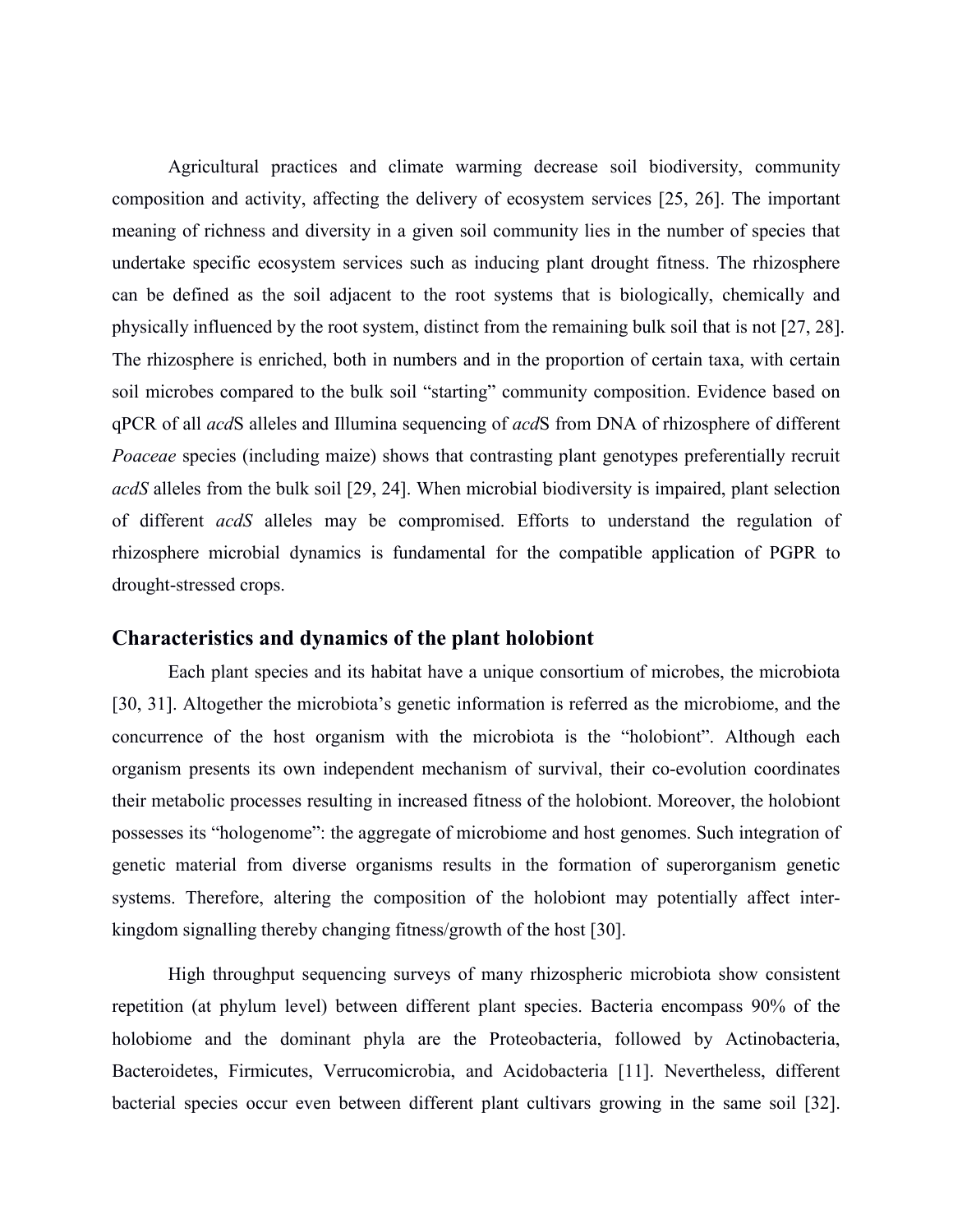Bacterial population dynamics (species composition and number) are strongly influenced by their environment, such as soil water availability. Soils affected by drought events tend to be enriched with bacteria that tolerate desiccation. The spore-forming phyla Actinobacteria and Firmicutes are described as drought-resistant [33], even though several members of the Actinobacteria are drought-sensitive [34]. While the Verrucomicrobia are regarded as droughttolerant, they have not yet been described as having ACC deaminase activity. Thus while there is no absolute association of ACC deaminase and bacterial drought-tolerance, drought-stressed plants tend to select for the occurrence of *acdS* alleles in their rhizosphere [29, 24]. Consequently, there has been much interest in isolating and culturing free-living PGPR containing the ACC deaminase gene [11]. When developing microbial inocula for agriculture, it is crucial to understand the factors influencing PGPR activity in agricultural ecosystems to mitigate plant drought stress responses.

### **Challenges of using PGPR to alter hormonal dynamics** *in planta*

Soil inoculation with PGPR to promote crop yields has delivered some promising results. Furthermore, these techniques are environmentally friendly, since inoculant impacts on rhizospheric community dynamics are either positive, i.e. cooperative or synergistic, or null [35]. Applying PGPR has generally been accepted by farmers, since there has been a long history of using rhizobacterial inoculants, with the first patent granted in the USA in 1896 for inoculating leguminous field crops with nitrogen-fixing *Rhizobium* spp [36, 11]. The first non-symbiotic microorganism (*Azospirillum*) to promote plant growth was commercially released in 1981 [36]. However, most PGPR products are marketed as bio-control (70%) and bio-fertilizers (25%), with only 5% formulated to enhance plant stress tolerance [36]. Nevertheless, PGPR inoculation sometimes fails under field conditions, often due to diminished fitness of the inoculum in competing with native microbial communities [37, 38]. Successful inoculation of the soil requires that it supplies the minimum bacterial physiological requirements to grow and colonize the appropriate niche: the rhizosphere, rhizoplane or plant root cells.

Three major environmental components drive the holobiont assemblage in agricultural plant hosts. Firstly, soils determine both physical and chemical characteristics of environmental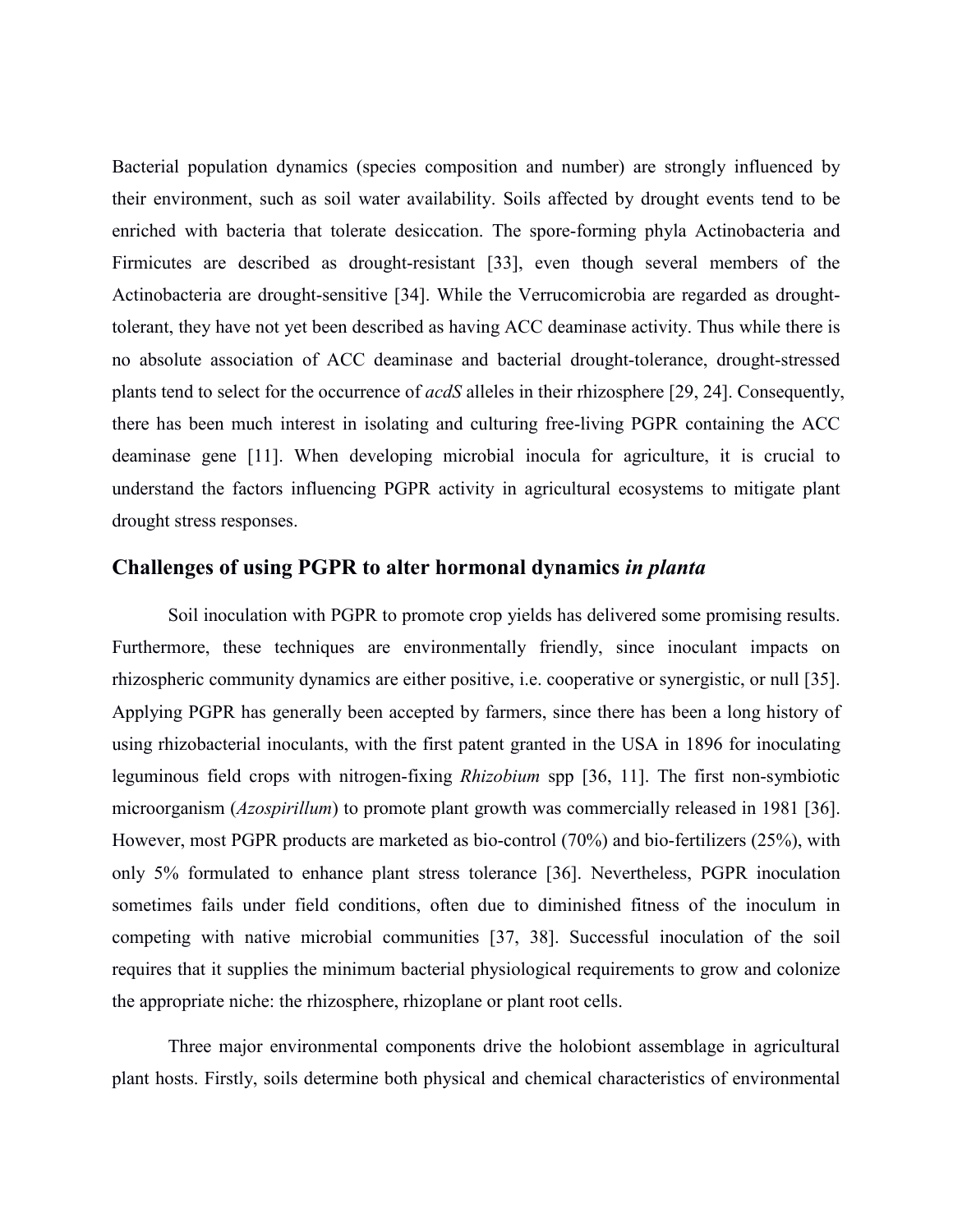niches for bacteria, via variation in structure, porosity, texture, nutrients, and pH [39, 40]. Secondly, plant genotype governs the quantity and quality of nutrients and chemicals signals accessible to the microorganism. Finally, agricultural practices/field history (e.g. application of herbicides and soil amendments such as lime, manure and microbial inoculants) will affect microbial populations and community diversity [40].

To demonstrate how these environmental components affect the success of microbial inoculation, an example PGPR bacterium, *Variovorax paradoxus,* is used. This species shows valuable traits such as osmotic stress resistance, resistance to some biocidal compounds applied in agriculture and high competitiveness [41, 42, 43], which will be advantageous when it is applied to a field in which there is limited information concerning its management history.

The genetic diversity of *V. paradoxus* was probed by studying the total collection of genes within the genomes of seven *V. paradoxus* strains, the pan-genome [44], containing an average of 6000 genes (Table 1). The pan-genome of *V. paradoxus* strains shares 3400 genes in common, the core genome, but also has an average of 2000 genes shared by some strains, the variable or accessory genome, and an average of 65 unique genes for each strain [45]. The percentage of genes covering functions in metabolism of amino acids, carbohydrates, lipids, xenobiotic biodegradation and motility are shared by both core, variable and unique pan-genome (Figure 2). Thus pan-genomes and core genomes of *V. paradoxus* strains are functionally linked to the metabolic versatility and plant growth promotion traits. In particular, multi-drug resistance features present in *V. paradoxus* confer pesticide-antibiotic cross-resistance, implying the organism can adapt to different environmental constraints [42, 46].

*V. paradoxus* 5C-2 was first isolated from the roots of *Brassica juncea* L. Czern plants growing in soils contaminated with cadmium, based on its growth of ACC as a sole nitrogen source [43]. It is a facultative oligotrophic, Gram negative bacterium that can grow in both nutrient-poor and nutrient-rich media. To compete, endure and settle in the rhizosphere, *V. paradoxus* 5C-2 displays quorum sensing (QS). In addition, *V. paradoxus* 5C-2 may shape the bacterial population around the root as it can also degrade QS signals and utilize AHLs as a carbon source (A.A. Belimov, unpublished data). The N-Acyl homoserine lactone lactonase (AIIA) activity of *V. paradoxus* provides "quorum quenching", allowing the bacteria to degrade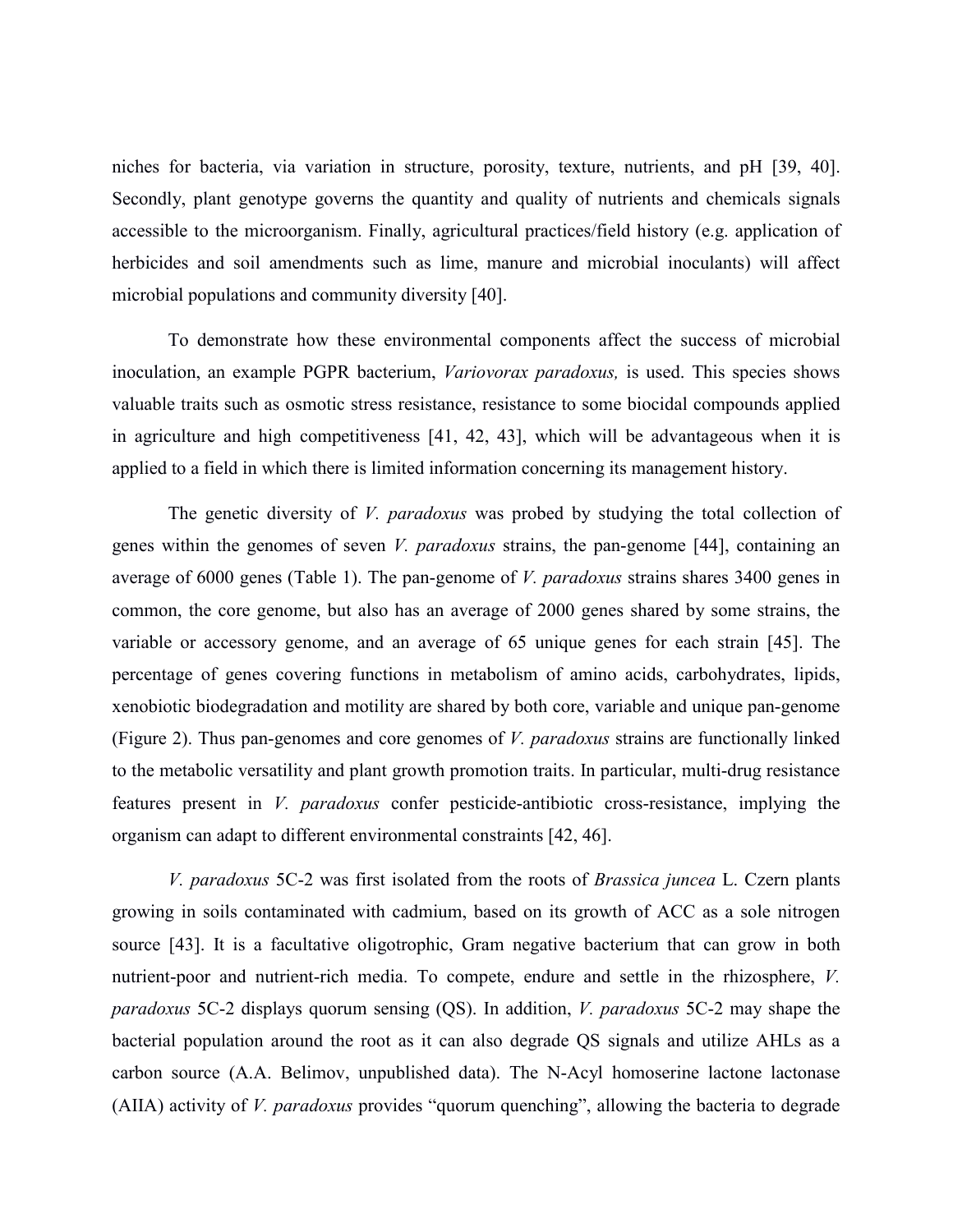and grow on acyl-HSL signals [43]. *V. paradoxus* 5C-2 has multiple PGPR features including the synthesis of indole-3-acetic acid (IAA), the expression of ACC deaminase activity [43] and enhancing nutrient uptake and partitioning *in planta* [47].

Successfully applying *V. paradoxus* 5C-2 as a soil inoculant will depend on its adaptive capacity to new, potentially hostile soil conditions, e.g. temperature, pH and water content, and competition with native organisms [48]. Ultimately, the physiological needs of the inoculum must match those it will encounter in the new environment.

#### **Soil temperature**

Soil temperature is one of the most important factors affecting the dynamics of the rhizosphere [49, 50]. Microbial activity rate doubles for every 10°C rise in temperature until a point, depending on the temperature sensitivity of the microorganism, when high temperatures disrupt enzyme structure and cellular material. Moreover, temperature changes the physical properties of the environment such as surface adhesivity, thus affecting microbial motility [49]. Soil temperature depends on the irradiation energy, soil reflectivity (albedo), rainfall and topology, and increases during drought events when surface evaporation is decreased by low soil water content [51]. Soil temperature decreases with depth, which may influence the inoculation technique used in arid environments.

*V. paradoxus* 5C-2 is a mesophile microorganism, with optimal growth at 28°C (Figure 3A). However, maximum motility was measured at 30°C, with no measurable motility at temperatures less than or equal to 15°C, or more than or equal to 37°C (Figure 3A). This information helps determine the correct ecosystem climate zone and time of the year to apply this bacterium to encourage its proliferation [52]. It will proliferate when spring-summer minimum soil temperatures average 18°C, but local agricultural practices that trigger temperatures above 28°C should be avoided. In crops grown in black plastic mulch to minimise weed growth, surface soil temperature can exceed 28°C [53], thus *V. paradoxus* 5C-2 inoculation may be ineffective when plants are mulched.

In agro-ecosystems from lower latitudes, drought events combined with high air temperatures trigger surface soil temperatures higher than 40°C in more than half the soils in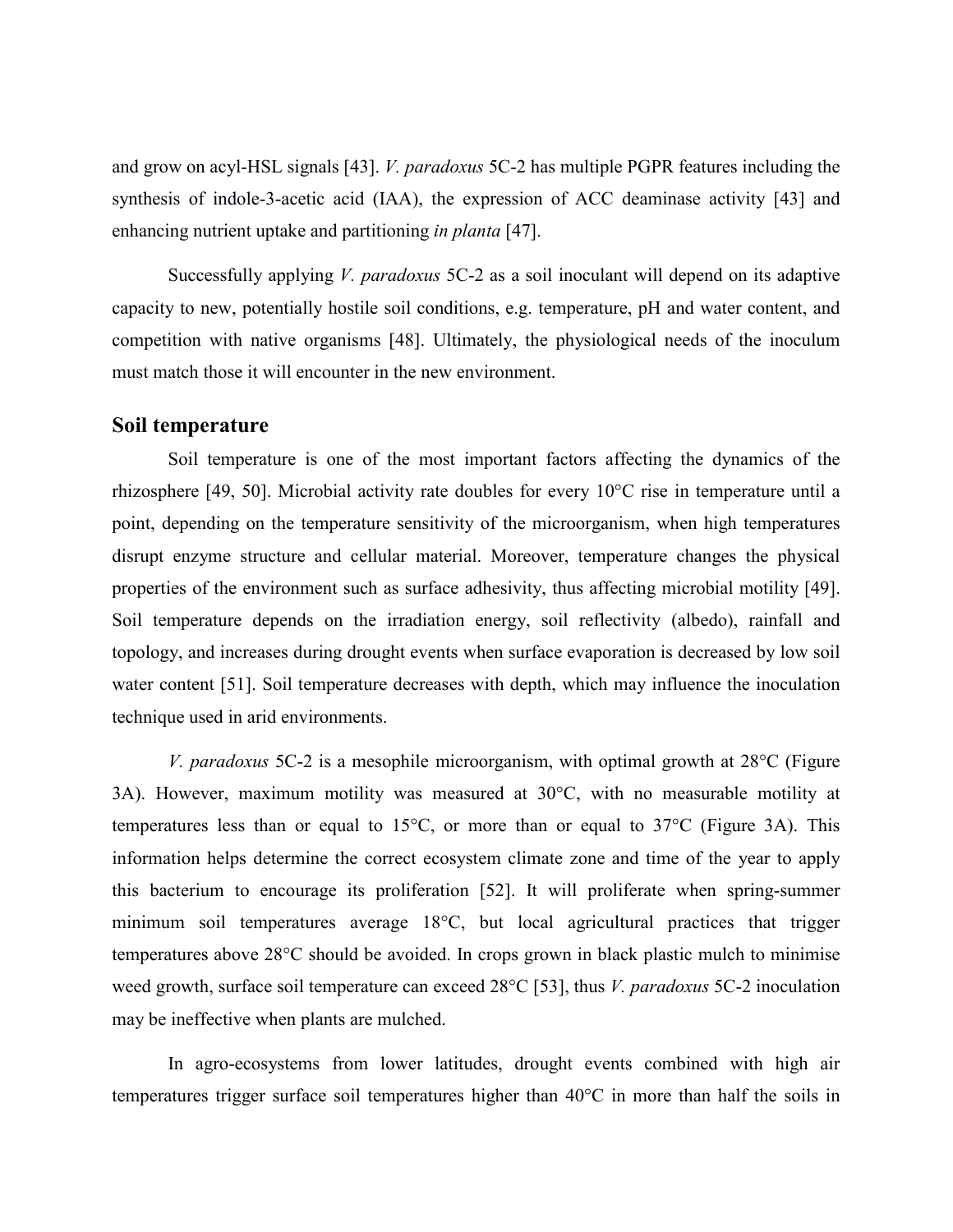Europe [49]. In this scenario, thermophile PGPRs may be better able to establish following inoculation, depending on the method of inoculation. Since most of the PGPRs currently isolated are mesophile, there is increasing interest in isolating themophilic PGPRs from desert environments [54]. *V. paradoxus* isolation from such environments suggests that it manages to find a temperature niche that allows its proliferation.

#### **Soil pH**

In agricultural soils, pH determines the availability of nutrients and metals, affecting microbial composition and biomass [55]. Bacterial species exhibit various tolerances to pH, with most growing in a pH range between 6 and 9, but generally growing best at neutral conditions [48]. pH effects on bacterial motility and fitness will mediate the rhizosphere bacterial community. Alkaline pH (>8.5) suppresses bacterial motility [56], while catabolic reactions that consume acids are favoured at acidic pH  $( $6.5$ ). Alkaline pH represents the *the*-parameters.$ perhaps due to their energetic cost [57].

Of those pHs tested, minimal growth of *V. paradoxus* 5C-2 occurred at pH 4 and pH 9 (Figure 3.B). *V. paradoxus* 5C-2 g with growth and motility maximal between 5 and 7(Figure 3.B). It resisted acidic pHs, because the growth and motility curve was high between pH 5 and 8 and skewed towards an acidic range (Figure 3.B). This optimal pH embraces the range recommended by agronomists (pH 6-7) for good crop nutrition. Nevertheless, highly leached tropical soils are often acidic, which mobilises aluminium in the soil solution which can be toxic for plant growth and inhibits root elongation [58]. Since ethylene is involved in root growth inhibition under aluminum toxicity, the possibility that *acdS*-containing rhizobacteria such as *V. paradoxus* 5C-2 can overcome Al-mediated root growth inhibition [59] merits further research.

#### **Soil water availability**

Bacteria maintain a certain cellular water content for optimal metabolism and soil water availability is perhaps one of the most influential factors that shape a microbial community [50]. Drought destabilises the bacterial community network, changing the trophic network dynamics [34]. The community tends to reorganize their populations towards drought tolerant bacteria (phylum Verrucomicrobia and the class Alphaproteobacteria). The bacterial semipermeable outer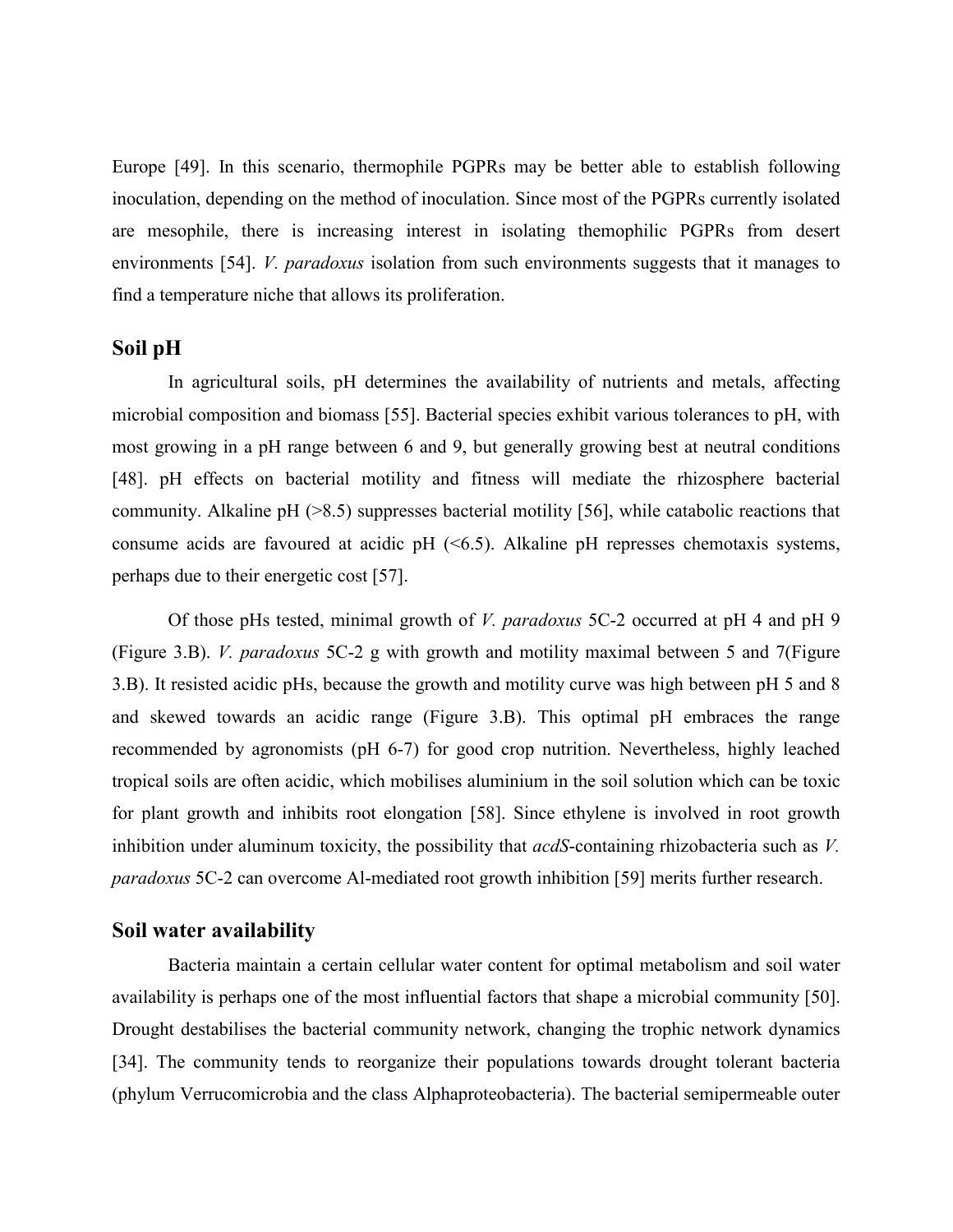membrane allows rapid equilibration of cellular contents with soil water, consequently soil drying, which decreases water potential, decreases bacterial internal water potential. Bacterial accumulation of solutes, or osmolytes, is one survival strategy to maintain a favourable water potential gradient, but leaves the bacteria riskily dependent on nutrient availability [60]. Drought-induced morbidity can result from damage to the outer cell membrane, which may explain the higher resistance of Gram positive bacteria to desiccation. This effect varies between species and should be determined for each bacterium [61].

Since *V. paradoxus* 5C-2 lives naturally in the rhizosphere, it can be exposed to a wide range of water potentials, which may be as low as -10 MPa [62]. To simulate the effects of soil drying on bacteria, glycerol was added to TSB medium to impose a range of osmotic potentials (-0.14 to -12 MPa). There was no significant effect on *V. paradoxus* 5C-2 survival but the bacteria were not motile (Figure 3.C). Indeed, motility steadily decreased from -0.17 MPa to - 0.24 MPa and bacteria were immobile below -0.54 MPa. After cells were exposed to different osmotic potentials in liquid media for 12 hours, motility tests were conducted to study whether *V. paradoxus* 5C-2 survives at low osmotic potential but loses its ability to resume motility (Figure 3D). Exposure to even the lowest osmotic potential tested (-12 MPa) did not diminish subsequent *V. paradoxus* 5C-2 motility.

Compared to some other bacteria, *V. paradoxus* 5C-2 seems more resistant to osmotic shocks. In *Rhizobium sp.*, the growth is minimal at -5 MPa [63] while this osmotic stress had no effect in *V. paradoxus* 5C-2. Lower osmotic tolerance of *R. leguminosarum* is correlated with its production of low molecular weight external polysaccharides (EPS). High-molecular-weight EPS increase water retention around the bacteria cell wall thus protecting against low external osmotic potential [64], [65]. While decreased rhizobial motility and growth at low soil water potentials may decrease nodulation frequency [66], co-inoculation with *V. paradoxus* 5C-2 partially alleviated negative effects of drought on nodulation [22]. Taken together, these data suggest that *V. paradoxus* 5C-2 survives drought conditions, and recovers its motility when a favourable water regime is re-established, which may assist rhizosphere colonisation following inoculation of plants grown in drying soil.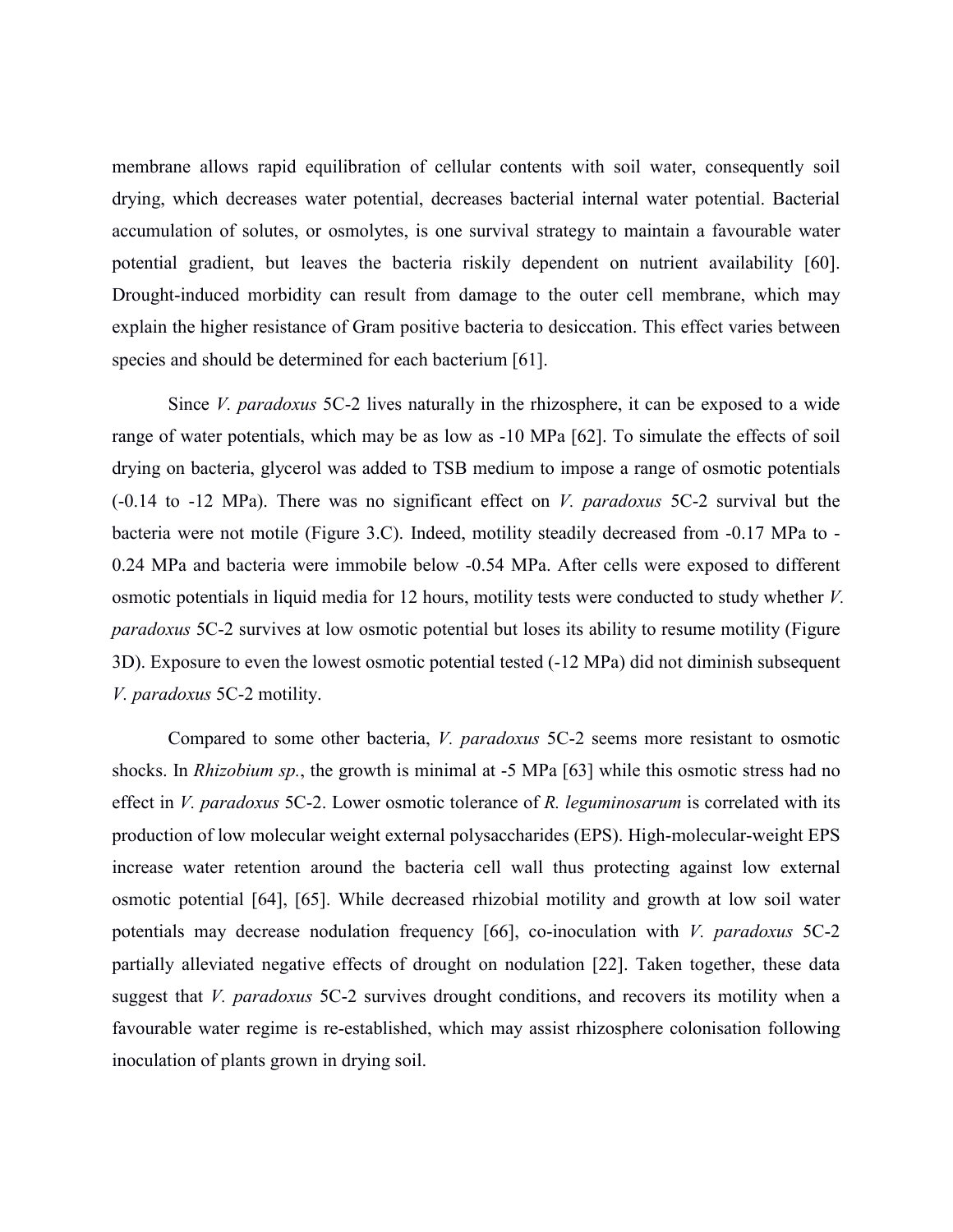#### **Plant influences on the microbial community**

Rhizosphere microbial activity can influence plant nutrient status while, *vice versa*, plants can also influence the physiology of microbial communities with their root exudates [67]. Root exudates vary from one species to another and are affected by plant age and nutrient status [68]. Plants may invest more than the 20% of the total carbon fixed in photosynthesis in rhizosphere carbon efflux [40]. This can benefit the plant if root exudate composition 'selects' beneficial microorganisms that colonize the roots. Soil porosity will affect the amount and distance which root exudates can travel [48], in turn affecting the chemo-attraction of the rhizobacteria. Since bacterial response time, or detection limit for root exudates, may alter bacterial fitness, bacteria utilize chemotaxis to assess a cocktail of exudates.

Root exudation varies along the root surface, determined by different root cell characteristics, thus affecting rhizospheric chemical composition from tip to base [69]. Moving away from the root tip defines different zones such as the root tip, with the root cap and the meristem, the elongation zone without any cell division, the maturation zone with differentiated xylem vessels and root hairs and finally the mature zone with dead root hairs (Figure 4C). For maize, root surface pH changed along the root axis. Root tip pH was 7.6 and decreased linearly within the first 4 mm distance by 0.75 units and then increased linearly by 0.50 pH units [70]. This is consistent with the release of organic anions, which will attract different microorganisms. *Pseudomonas* species preferentially colonise the root tip and the elongation zone of wheat [71]. *Rhizobium leguminosarum* and the fungal pathogen *Nectria haematococca* are attracted to the maturation zone of pea roots [72] while *Bacillus sp*. preferentially colonize the *Arabidopsis* root elongation zone [73]. Confocal microscopy is often used to determine the location of fluorescently labelled bacteria on the roots of plants grown in artificial media *in vitro* [71]. Alternatively, the numbers and distribution pattern of *V. paradoxus* 5C-2 along the roots of both pea (*Pisum sativum* cv. Progress No. 9) and corn (*Zea mays* cv. ZB677) was measured, since inoculation increased growth of both species [22, 74]. *C*olonization of pea roots was minimal near the tip and maximal near the base of the root where root hairs were present (Figure 4A, C). In contrast, colonization of corn roots showed no specific spatial distribution and was 10-fold lower than in peas (Figure 4B). Differences in the relative concentrations of organic components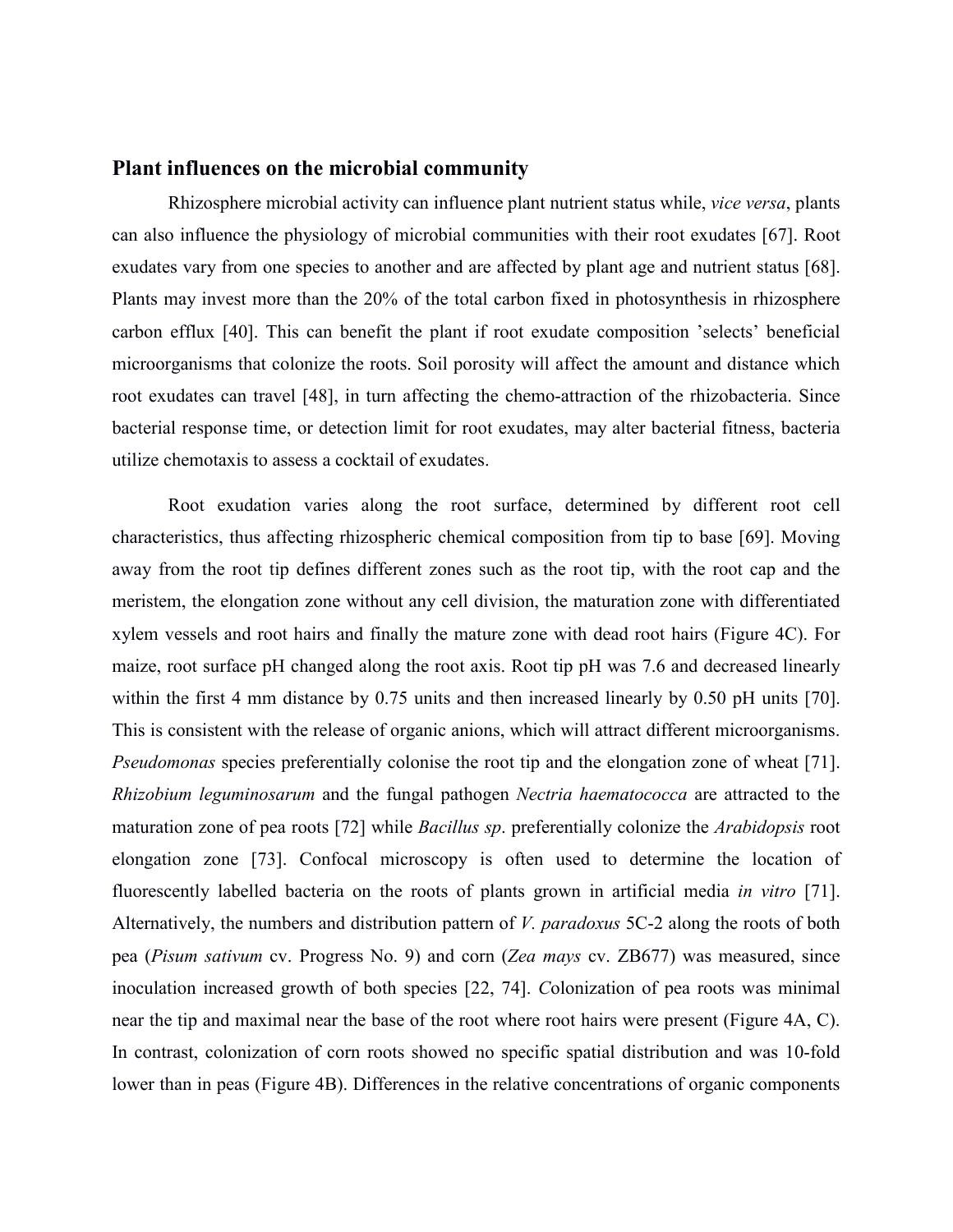such as amino acids and sugars exuded from corn and pea roots [75] were correlated with bacterial attraction to the roots of each species.

### *V. paradoxus* **5C-2 dispersal in a soil mesocosm**

Like other bacteria, *V. paradoxus* can form biofilms on the plant root [76]. Bacterial dispersal occurs when they detach from the biofilm, switching to a planktonic lifestyle allowing new plant roots to be colonised. The dispersal process is complex and can be regulated by nutrient status and QS signals. It involves several steps such as the up-regulation of flagellar and chemotactic proteins and down-regulation of EPS [77]. Thus bacterial dispersal was tested in a mesocosm with field soil to determine bacterial movement in the rhizosphere and bulk soil.

When peas were grown in the mesocosm (Figure 5), *V. paradoxus* 5C-2 moved gradually away from the initial zone of inoculation, such that after 30 days, it was recovered from pea roots over 50 cm distant from the initial site of inoculation (Figure 5A). However, in the absence of plants, it moved only 30% of this distance and no change in movement was detected from 12 days after inoculation (Figure 5B). Since *V. paradoxus* 5C-2 has a high dispersal capacity by moving between pea roots, field experiments were designed with substantial buffer strips between inoculated and uninoculated plots to prevent contamination. In other systems, runoff from sloping soil may risk cross-contamination of uninoculated plots [36] and should be considered in field trial design.

#### **Field application of a PGPR inoculum**

Having understood the physiological requirements of *V. paradoxus* 5C-2, a field experiment was designed to determine the effects of *V. paradoxus* 5C-2 on pea (*Pisum sativum*) growth and development under soil drying conditions. It was performed in a field situated at 53°50'44.42"N and 2°46'23.55"W (Lee Farm, Bilsborrow, Lancashire, UK). The mineral content of this soil at this site was predominantly sandy (93%), while silt and clay were 2.8% and 4.2% respectively. The organic matter content of the soil was 7.7 % with a pH of 5.8 (water extraction). The field site (13 m x 7 m) was covered by a semi-transparent plastic roof ("poly-tunnel") to exclude rainfall and the irrigation system installed. Soil moisture was monitored by an irrigation controller and data logger (Model GP1, Delta-T Devices, Burwell, UK) connected to soil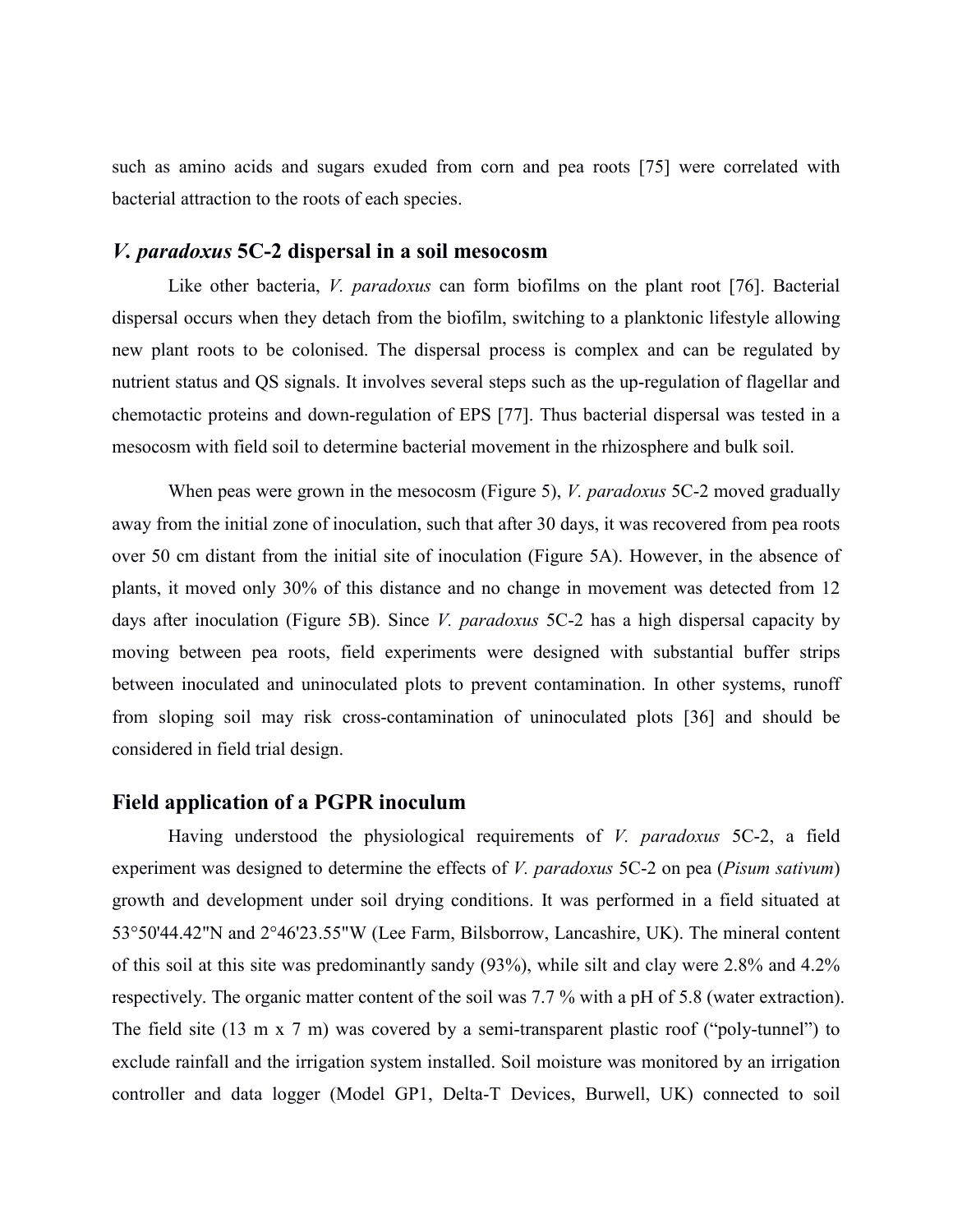moisture sensors (Delta-T Devices, Burwell, UK, SM-200 sensors). Half of the 24 plots were randomly assigned for *V. paradoxus* 5C-2 inoculation. During this field experiment, soil temperature at 5 cm depth varied between 15°C (week 1, 01/09/2009) and 19°C (week 5, 06/10/2009), while soil pH and water availability matched those optimal for *V. paradoxus* 5C-2 (Figure 3) [48].

Pea (*Pisum sativum* 'Progress No. 9') plants were germinated in seedling trays filled with an organic substrate (Levington's M3, Levington, UK) in a greenhouse at the Lancaster Environment Centre. The inoculation was done on the day of transplanting by submerging the peat blocks containing one seedling per block) in a bacterial solution (1 litre,  $10^{10}$  CFU.ml<sup>-1</sup>). At the field site, seedlings were transplanted on 01/09/2009 and well watered initially, then water was withheld (reaching soil water potential of -0.06 MPa at 20 cm depth) from half the plants 3 days after transplanting. Shoot fresh weight was determined 21 and 47 days after transplanting. Roots were also sampled at these times to determine *V. paradoxus* 5C-2 colonizing the rhizosphere, using selective agar growth medium containing the antibiotics rifampicin, kanamycin and streptomycin to which this strain is resistant [22]. Colonies that resembled authentic *V. paradoxus* 5C-2 colonies were counted, and samples were taken to spread again on selective medium containing ACC as a sole nitrogen source for confirmation that bacteria contained *acdS.*

While uninoculated plants were not colonized (since the plot arrangement reflected the results of Figure 5), *V. paradoxus* 5C-2 root colonization decreased 20-fold by the end of the experiment (Figure 6C). Nevertheless, well-watered plants inoculated with *V. paradoxus* 5C-2 had 50% more nodules than uninoculated controls (Figure 6B). Drying soil decreased nodule number by 30%, but the addition of *V. paradoxus* 5C-2 restored nodule number to a level that exceeded control plants grown in well-watered conditions. *V. paradoxus* 5C-2 inoculation increased shoot biomass by 23% in well-watered soil (Figure 6A). Dryer soil significantly decreased shoot biomass of uninoculated controls by 22%, but applying *V. paradoxus* 5C-2 increased biomass above that of the well-watered controls. Thus in the field experiment *V. paradoxus* 5C-2 colonization in the roots was not adversely affected by drought, while drought decreased the number of nodules by 40% (Figure 6B). These results were qualitatively similar to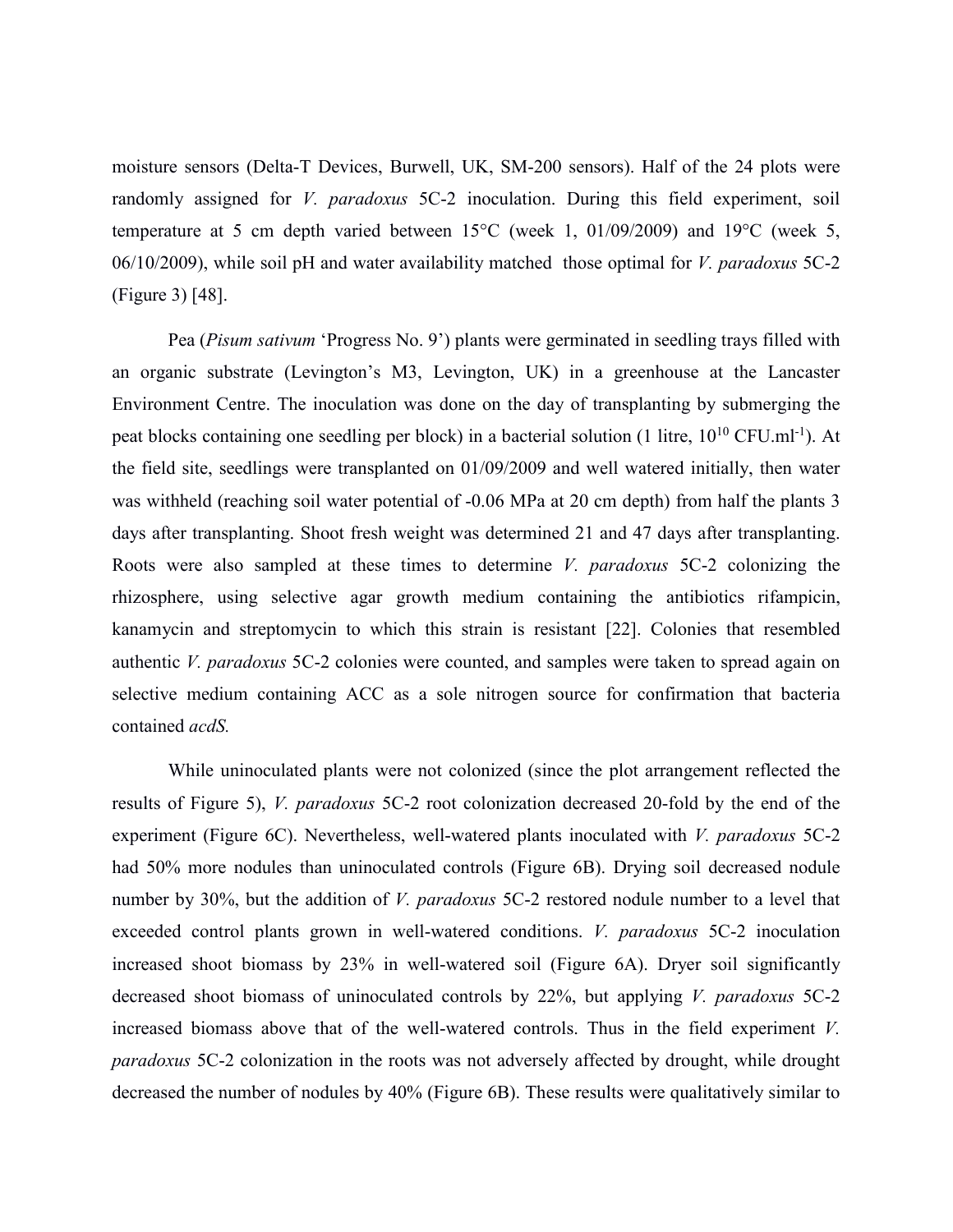those obtained in greenhouse experiments [22], even though soil type (and thus likely indigenous bacterial community) was very different.

Considering the expense of developing microbial inoculants, an important question is whether they can successfully colonize, and promote growth of, multiple plant species. Using the technique described above, multiple studies have measured *V. paradoxus* 5C-2 colonisation of the root system in a range of substrates, with levels of root colonisation similar in pea and other species, and between plants that were grown in well-watered *versus* drying soil. Thus *V. paradoxus* 5C-2 is competitive in the rhizosphere of a range of species, and promoted growth of plants grown *in vitro*, pot trials and field trials [78]. In further field experiments, *V. paradoxus* 5C-2 promoted potato, *Solanum tuberosum*, shoot growth and tuber yield [79]. Nevertheless, it can show specificity in its interaction and growth promotion according to the host genotype [80]. Of 4 tomato (*Solanum lycopersicum*) recombinant inbred lines tested for their growth and physiological responses to drought, only one was more drought resistant following *V. paradoxus* 5C-2 inoculation. While there is abundant evidence that this specific bacterial strain is a promising inoculant to boost growth of plants grown in drying soils, it is of interest to know if other *V. paradoxus* strains could have the same effect. *V. paradoxus* is a widespread bacterium across different soils and environments [43] and generally promotes plant growth under stress conditions such as drought [22], salinity [81], heavy metals [43] and phytopathogens [82]. Isolation of local strains, their enrichment and inoculation is theoretically possible. However, each strain has different properties and thus effectiveness. For example, 10 different strains of *V. paradoxus* were isolated, in which ACC deaminase activity *in vitro* varied by an order of magnitude [43]. Interestingly, *in vitro* root growth promotion also differed by *circa* 25%. Thus not all the strains share the same effectiveness, and in the case of *V. paradoxus*, there will be differences in plant host specificity, that affect the capacity to integrate into the holobiome.

Bacterial mechanisms to cope with hyperosmotic stress comprise complex genetic regulation involving a large set of genes arranged in operons [83]. The *V. paradoxus* core genome possesses genes that configure the bacteria for coping with hyper-osmotic stress (Table 2), with two main mechanisms identified. First, osmotic adjustment allows the accumulation of physiologically compatible organic osmolytes utilising betaine-aldehyde dehydrogenase, and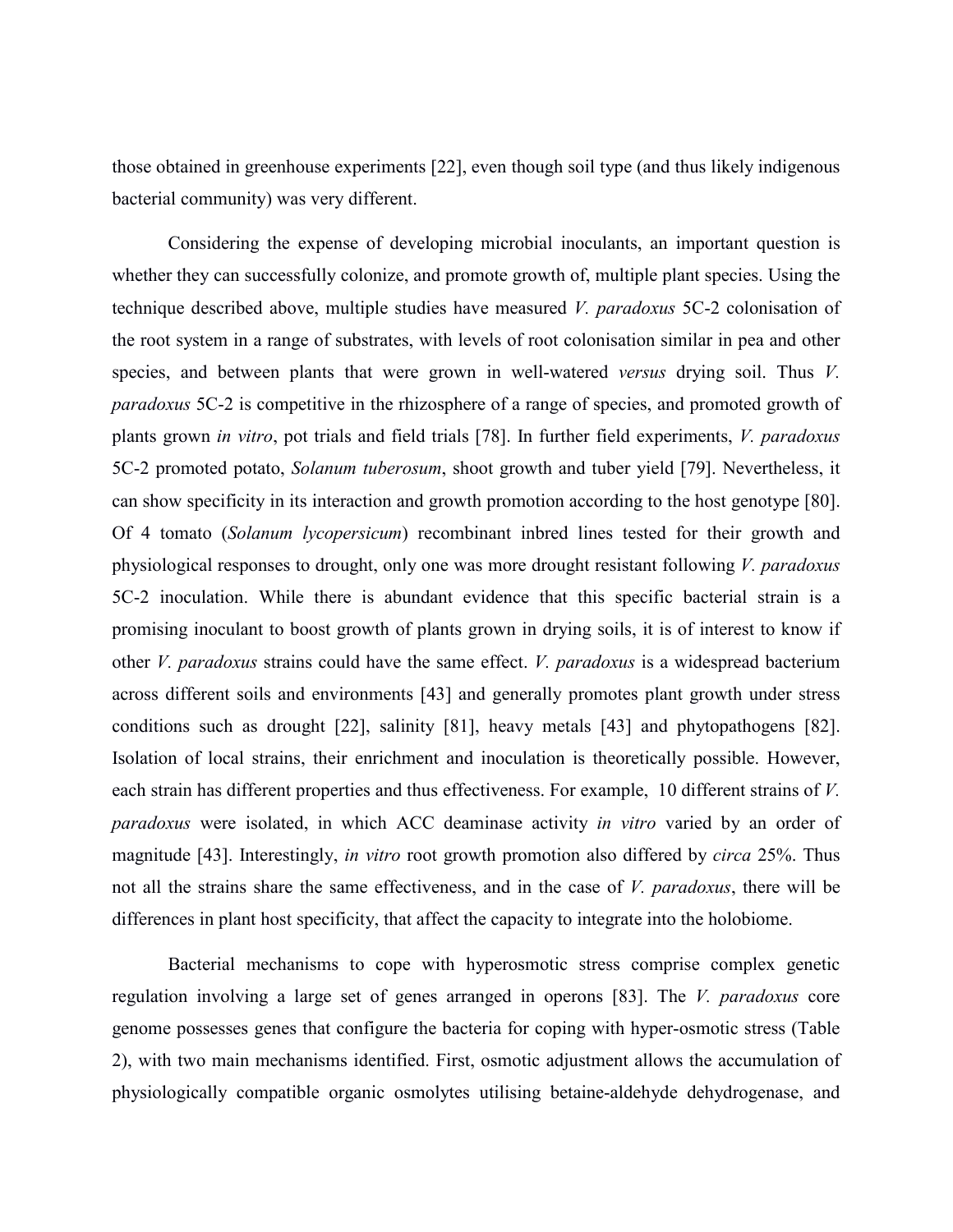choline/betaine ABC transporters. Secondly, selective influx of inorganic ions such as potassium and chlorine occurs via trans-membrane channels. These genetic traits allow *V. paradoxus* to survive in the rhizosphere of extreme environments such as desert grasses [84], even if the soil matric potential in this niche has not been directly measured. While conserved genetic material across multiple strains suggests that *V. paradoxus* is well-adapted to proliferate in drying soil, it is less clear whether all strains can promote growth of plants in drying soil.

#### **Final remarks and future outlook**

One concern of introducing a new organism to the field is that it may alter microbial community structure: displacing some organisms and/or favouring the activity of plant pathogens [85]. However, this risk is likely minimal since bacterial colonization of the root systems decreased with time following inoculation (Figure 6C) [85]. While the rhizosphere is a very complex chemically interconnected niche, with plant-microbe and microbe-microbe communication forming trophic networks, the plant holobiome is dynamic and reacts following any disturbance [86]. Soil inoculation with PGPR sometimes facilitates their integration within soil trophic networks [22]. On the other hand, microbial stress tolerance traits are of pivotal importance for PGPR success under abiotic stress conditions and such information can help design field applications to mitigate drought-induced crop losses. This model of bacterial ecophysiology (Figure 7) and targeted experimentation in gradually more complex systems (Figures 3-5) leading to controlled field trials (Figure 6) provides a roadmap to lessen the probability of inoculum failure in the field.

PGPRs often possess more than one beneficial characteristic and complete genomic information can identify multiple potential growth-promoting mechanisms of each isolate [38]. Moreover, putative PGPRs can be identified by their specific genes rather than conventional bioassays. Information on the species dwelling in the plant holobiont (metagenomics) can help understand rhizosphere microbial community dynamics of a specific crop. Studying these effects in agroecosystems could help to deliver inocula that change bacterial dynamics towards the restoration of a microbial community promoting plant drought tolerance. In addition, with metatranscriptomics, it is possible to foresee the active bacteria or target genes and determine synergistic behaviours of the inoculum with native microbial population. Integrating the working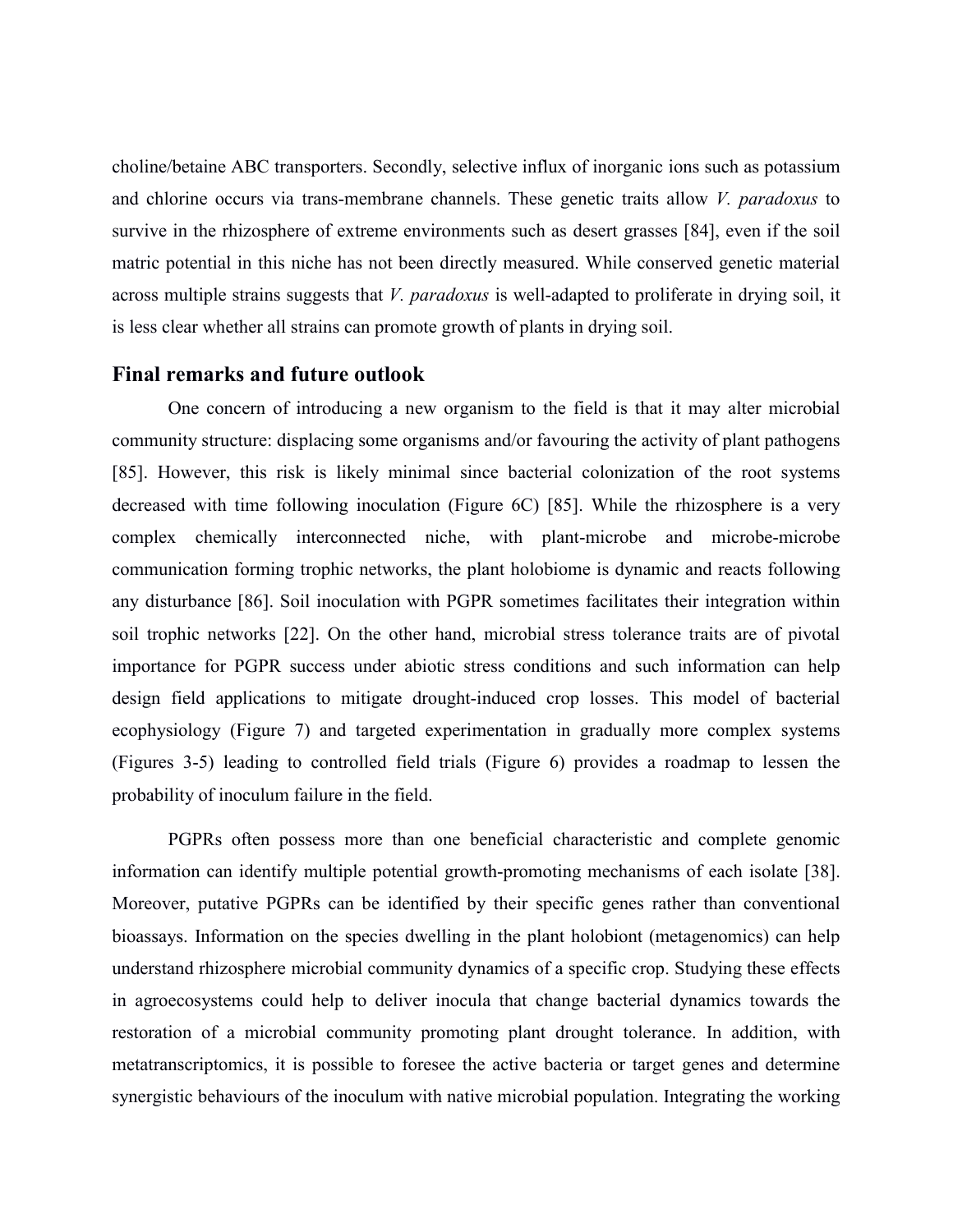model (Figure 7) with improved understanding of the microbial ecology of droughted agroecosystems may increase the reliability of microbial inocula, thereby enhancing grower acceptance.

## **Acknowledgments**

We thank the Agriculture and Horticulture Development Board (AHDB) of England for funding a PhD studentship (Contract CP54) to RGT, Dr David Elphinstone of Myerscough College for assistance in conducting the field trial, and The Royal Society, Department of Environment, Food and Rural Affairs (DEFRA) of the UK government (Project WU0121) and the European Union (ROOTOPOWER project: Contract No. 289365) for funding rhizobacterial research at Lancaster University.

**Author contributions**: RGT designed experiments, wrote and edited the manuscript, AAB edited the manuscript and ICD designed experiments, wrote and edited the manuscript.

## **References**

- 1. Felfelani F, Wada Y, Longuevergne L, Pokhrel YN. Natural and human-induced terrestrial water storage change: A global analysis using hydrological models and GRACE. J Hydrol 2017;553:105-18. https://doi.org/10.1016/j.jhydrol.2017.07.048.
- 2. Gordon LJ, Peterson GD, Bennett EM. (2008) Agricultural modifications of hydrological flows create ecological surprises. Trends Ecol Evolution 23: 211-9. <https://doi.org/10.1016/j.tree.2007.11.011>
- 3. Rodell M, Famiglietti JS, Wiese DN, Reager JT, Beaudoing HK, Landerer FW, et al. (2018) Emerging trends in global freshwater availability. Nature 557: 651-9. https://doi.org/10.1038/s41586-018-0123-1
- 4. Davies WJ, Zhang J, Yang J, Dodd IC. (2011) Novel crop science to improve yield and resource use efficiency in water-limited agriculture. J Agric Sci 149: 123-31. <https://doi.org/10.1017/S0021859610001115>
- 5. Inghelbrecht L, Goeminne G, Van Huylenbroeck G, Dessein J. (2017) When technology is more than instrumental: How ethical concerns in EU agriculture co-evolve with the development of GM crops. Agric Hum Values 34: 543. http://dx.doi.org/10.1007/s10460- 016-9742-z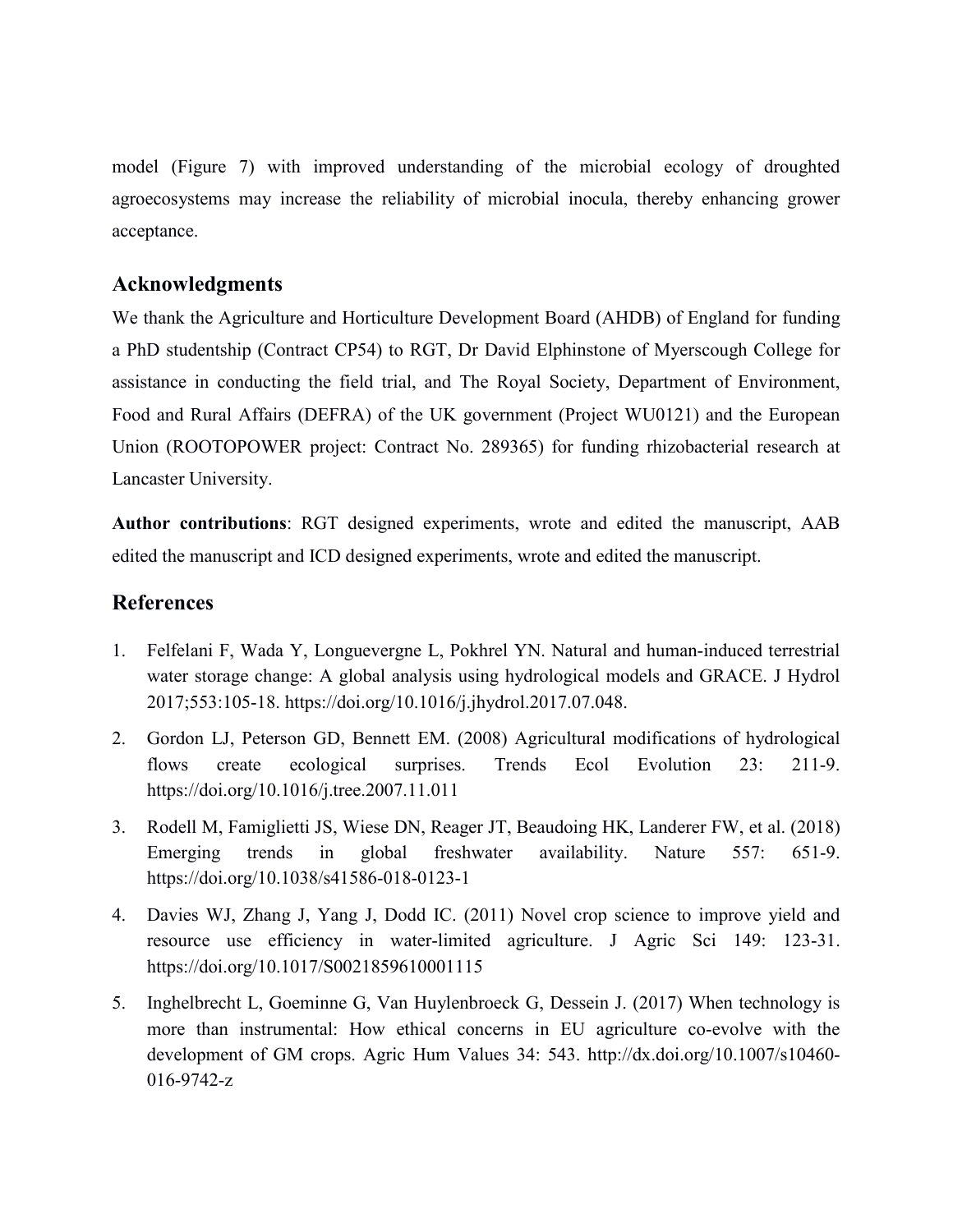- 6. Fleury D, Jefferies S, Kuchel H, Langridge P. (2010) Genetic and genomic tools to improve drought tolerance in wheat. J Exp Bot 61: 3211-22.<https://doi.org/10.1093/jxb/erq152>
- 7. Rabbani MA, Maruyama K, Abe H, Khan MA, Katsura K, Ito Y, et al. (2003) Monitoring expression profiles of rice genes under cold, drought, and high-salinity stresses and abscisic acid application using cDNA microarray and RNA Gel-Blot analyses. Plant Physiol 133: 1755-67. https://doi.org/10.1104/pp.103.025742
- 8. Tardieu F, Simonneau T, Muller B (2018) The physiological basis of drought tolerance in crop plants: a scenario-dependent probabilistic approach. Ann Rev Plant Biol 69: 733-59. <https://doi.org/10.1146/annurev-arplant-042817-040218>
- 9. Ngumbi E, Kloepper. (2016) Bacterial-mediated drought tolerance: Current and future prospects. Applied Soil Ecol 105: 109-25. https://doi.org/ 10.1016/j.apsoil.2016.04.009
- 10. Etesami H, Maheshwari DK. (2018) Use of plant growth promoting rhizobacteria (PGPRs) with multiple plant growth promoting traits in stress agriculture: Action mechanisms and future prospects. Ecotoxicol Env Safety 156: 225-46. https://doi.org/10.1016/j.ecoenv.2018.03.013
- 11. Glick BR (2014) Bacteria with ACC deaminase can promote plant growth and help to feed the world. Microbiol Res 169: 30-39. https://doi.org/10.1016/j.micres.2013.09.009
- 12. Dodd IC. (2005) Root-to-shoot signalling: Assessing the roles of 'up' in the up and down world of long-distance signalling in planta. Plant Soil 274: 251-70. https://www.jstor.org/stable/24129047
- 13. Dodd IC, Egea G, Watts CW, Whalley WR. (2010a) Root water potential integrates discrete soil physical properties to influence ABA signalling during partial rootzone drying. J Exp Bot 61: 3543-51. 10.1093/jxb/erq195
- 14. Dubois M, Van den Broeck L, Inzé D. (2018) The Pivotal Role of Ethylene in Plant Growth. Trends Plant Sci 23: 311-23. https://doi.org/10.1016/j.tplants.2018.01.003
- 15. Morgan PW, Drew MC. (1997) Ethylene and plant responses to stress. Physiol Plant 100: 620-30. https://doi.org/10.1111/j.1399-3054.1997.tb03068.x
- 16. Czarny JC, Grichko VP, Glick BR. (2006) Genetic modulation of ethylene biosynthesis and signaling in plants. Biotech Advances 24: 410-9. DOI:10.1016/j.biotechadv.2006.01.003
- 17. Masucci JD, Schiefelbein JW. 1996. Hormones act downstream of TTG and GL2 to promote root hair outgrowth during epidermis development in the Arabidopsis root. Plant Cell 8: 1505 – 1517. DOI: https://doi.org/10.1105/tpc.8.9.1505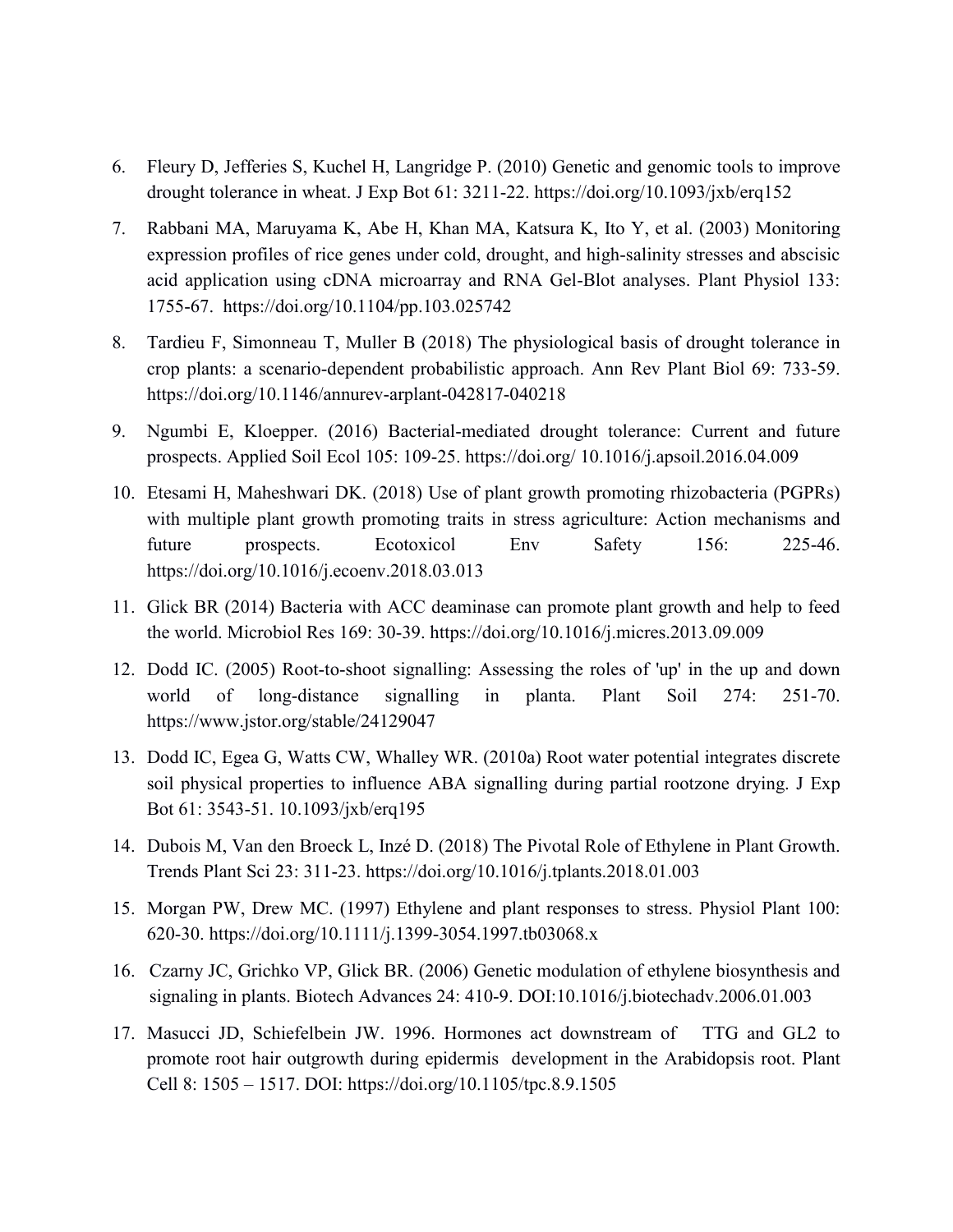- 18. Iqbal N, Khan NA, Ferrante A, Trivellini A, Francini A, Khan MIR. (2017) Ethylene role in plant growth, development and senescence: interaction with other phytohormones. Front. Plant Sci. 8:475. doi: 10.3389/fpls.2017.00475.
- 19. McDonnell L, Plett JM, Andersson-Gunneras S, Kozela C, Dugardeyn J, Van Der Straeten D, et al. (2009) Ethylene levels are regulated by a plant encoded 1-aminocyclopropane-1 carboxylic acid deaminase. Physiol. Plant. 136: 94-109. doi: 10.1111/j.1399- 3054.2009.01208.x
- 20. Van de Poel B, Van Der Straeten D. (2014) 1-aminocyclopropane-1-carboxylic acid (ACC) in plants: more than just the precursor of ethylene ! Frontiers Plant Sci 5: 640. https://doi.org/10.3389/fpls.2014.00640
- 21. Chen L, Dodd IC, Theobald JC, Belimov AA, Davies WJ. (2013) The rhizobacterium *Variovorax paradoxus* 5C-2, containing ACC deaminase, promotes growth and development of *Arabidopsis thaliana* via an ethylene-dependent pathway. J Exp Bot 64: 1565-73. https://doi.org/10.1093/jxb/ert031
- 22. Belimov AA, Dodd IC, Hontzeas N, Theobald JC, Safronova VI, Davies WJ (2009) Rhizosphere bacteria containing 1-aminocyclopropane-1-carboxylate deaminase increase yield of plants grown in drying soil via both local and systemic hormone signalling. New Phytol 181: 413-23. DOI: 10.1111/j.1469-8137.2008.02657.x
- 23. Timmusk S, Paalme V, Pavlicek T, Bergquist J, Vangala A, Danilas T, et al. (2011) Bacterial distribution in the rhizosphere of wild barley under contrasting microclimates. PLOS One 6:e17968. doi: 10.1371/journal.pone.0017968
- 24. Stromberger ME, Abduelafez I, Byrne P, Canela MM, Asma A. Elamari DK. et al. (2017) Genotype-specific enrichment of 1 aminocyclopropane-1-carboxylic acid deaminasepositive bacteria in winter wheat rhizospheres. Soil Sci Soc America J 81: 796-805. DOI:10.2136/sssaj2016.12.0437
- 25. French KE, Tkacz A, Turnbull LA. (2017) Conversion of grassland to arable decreases microbial diversity and alters community composition. Applied Soil Ecol 110: 43-52. doi: 10.1016/j.apsoil.2016.10.015
- 26. Wu X-H, Zhang Y, Du, P-Q, Xu J, Dong F-S, Liu, X.-G. et al. (2018) Impact of fomesafen on the soil microbial communities in soybean fields in Northeastern China. Ecotoxicol Env Safety 148, 169-76. doi: 10.1016/j.ecoenv.2017.10.003
- 27. Hartmann A., Rothballer M., and M. Schmid. Lorenz Hiltner, a pioneer in rhizosphere microbial ecology and soil bacteriology research. Plant Soil 312:7-14 (2008). DOI: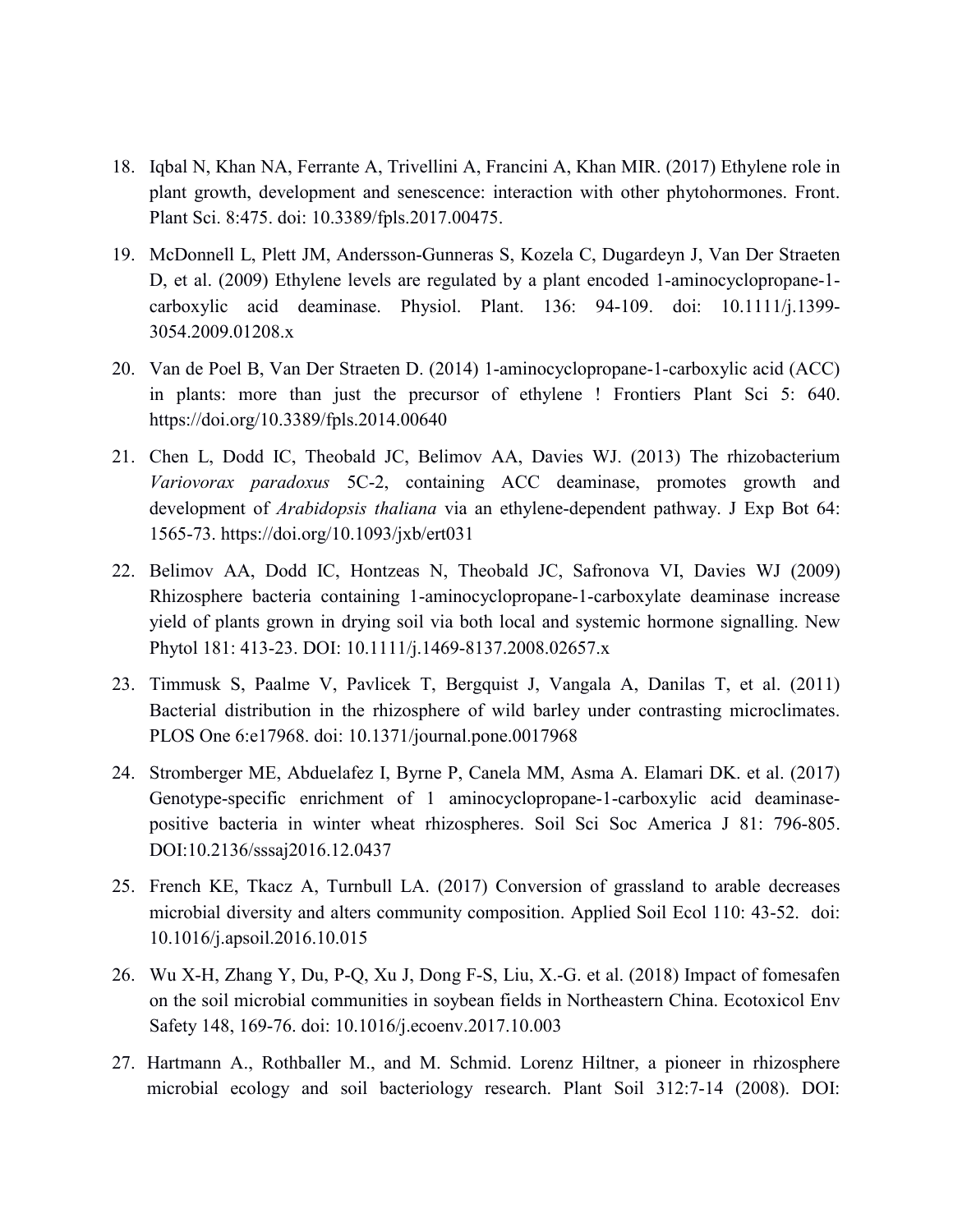10.1007/s11104-007-9514-z

- 28. Berg G, Grube M, Schloter M, Smalla K (2014) Unraveling the plant microbiome: looking back and future perspectives. Front Microbiol 5:148. doi: 10.3389/fmicb.2014.00148
- 29. Bouffaud M.-L., Renoud S, Dubost A, Moënne-Loccoz Y, Muller D. (2018) 1 aminocyclopropane-1-carboxylate deaminase producers associated to maize and other Poaceae species. Microbiome 6:114. doi:10.1186/s40168-018-0503-7
- 30. Hassani MA, Durán P, Hacquard S. (2018) Microbial interactions within the plant holobiont. Microbiome 6: 58. doi: 10.1186/s40168-018-0445-0
- 31. Rosenberg E, Zilber-Rosenberg I (2018) The hologenome concept of evolution after 10 years. Microbiome 6:78. doi:10.1186/s40168-018-0457-9
- 32. Dong L, Xu J, Zhang L, Yang J, Liao B, Li X, Chen S (2017) High-throughput sequencing technology reveals that continuous cropping of American ginseng results in changes in the microbial community in arable soil. Chinese Medicine 12: 18. DOI: 10.1186/s13020-017- 0139-8
- 33. Naylor D, De Graaf S, Purdom E, Coleman-Derr D. (2017) Drought and host selection influence bacterial community dynamics in the grass root microbiome. ISME Journal 11, 2691. DOI: 10.1038/ismej.2017.118
- 34. de Vries FT, Griffiths RI, Bailey M, Craig H, Girlanda M, Gweon HS, et al. (2018) Soil bacterial networks are less stable under drought than fungal networks. Nature Communications 9: 3033. https://doi.org/10.1038/s41467-018-05516-7
- 35. Piromyou P, Buranabanyat B, Tantasawat P, Tittabutr P, Boonkerd N, Teaumroong N. (2011) Effect of plant growth promoting rhizobacteria (PGPR) inoculation on microbial community structure in rhizosphere of forage corn cultivated in Thailand. Eur J Soil Biol 47: 44-54. DOI: 10.1016/j.ejsobi.2010.11.004
- 36. Tabassum B, Khan A, Tariq M, Ramzan M, Iqbal Khan MS, Shahid N, et al. (2017) Bottlenecks in commercialisation and future prospects of PGPR. Applied Soil Ecol 121: 102-117. doi: 10.1016/j.apsoil.2017.09.030
- 37. Dutta S, Podile AR. (2010) Plant Growth Promoting Rhizobacteria (PGPR): the bugs to debug the root zone. Critical Rev Microbiol 36: 232-44. DOI:10.3109/10408411003766806
- 38. Trabelsi D, Mhamdi R. (2013) Microbial inoculants and their impact on soil microbial communities: a review. BioMed Research International 11: 863240. http://dx.doi.org/10.1155/2013/863240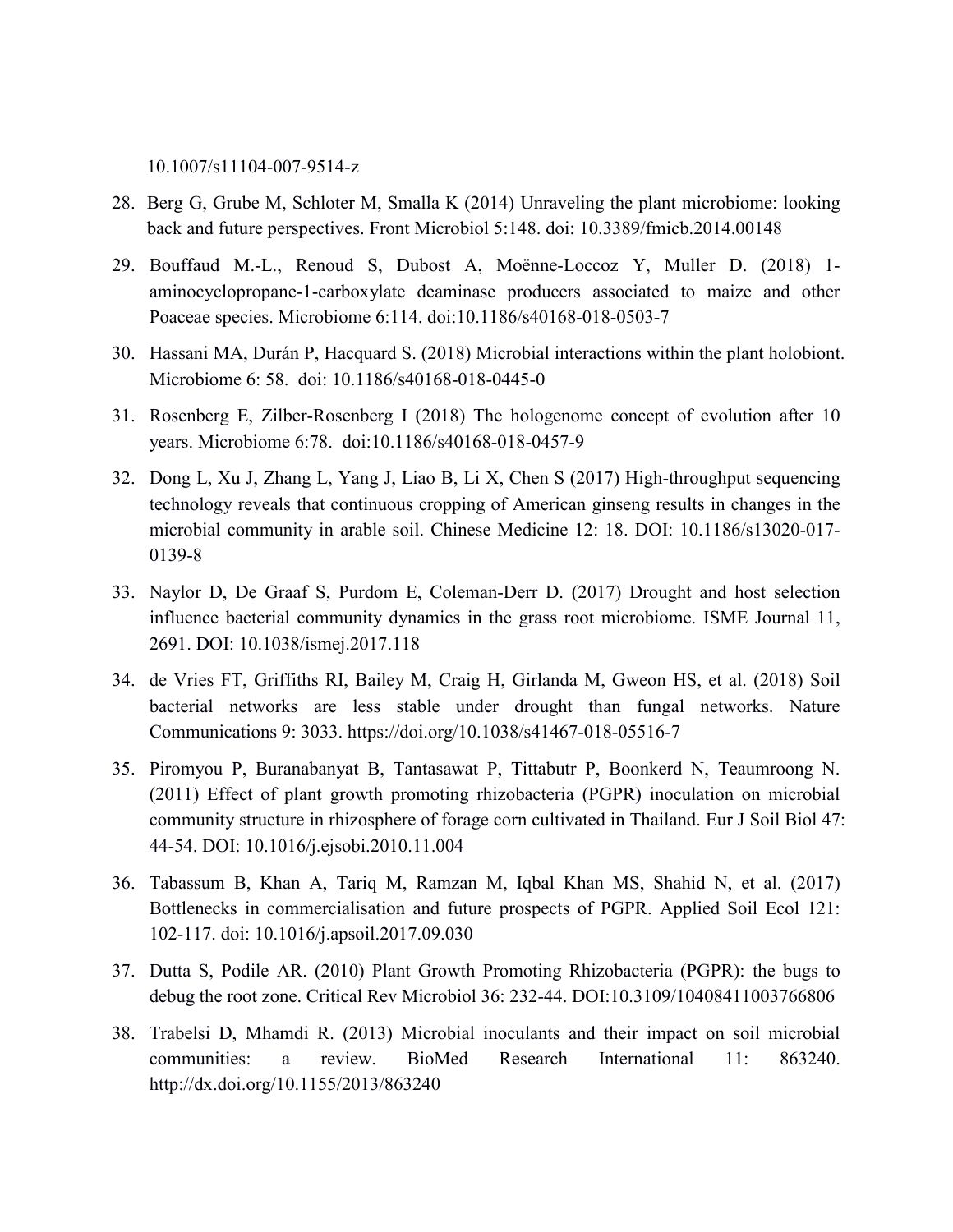- 39. Lauber CL, Hamady M, Knight R, Fierer N. (2009) Pyrosequencing-based assessment of soil ph as a predictor of soil bacterial community structure at the continental scale. Applied Env Microbiol 75: 5111-20. doi: 10.1128/AEM.00335-09.
- 40. Fierer N (2017) Embracing the unknown: disentangling the complexities of the soil microbiome. Nature Reviews Microbiol 15: 579-90. doi: 10.1038/nrmicro.2017.87.
- 41. Satola B, Wübbeler JH, Steinbüchel A. (2013) Metabolic characteristics of the species *Variovorax paradoxus*. Applied Microbiol Biotech 97, 541-60. doi: 10.1007/s00253-012- 4585-z
- 42. Han J-I, Choi H-K, Lee S-W, Orwin PM, Kim J, LaRoe SL, et al. (2011) Complete genome sequence of the metabolically versatile plant growth-promoting endophyte *Variovorax paradoxus* S110. J Bacteriol 193: 1183-1190. 10.1128/JB.00925-10
- 43. Belimov AA, Hontzeas N, Safronova VI, Demchinskaya SV, Piluzza G, Bullitta S, et al. (2005) Cadmium-tolerant plant growth-promoting bacteria associated with the roots of Indian mustard (*Brassica juncea* L. Czern.). Soil Biol Biochem 37: 241-50. doi:10.1016/j.soilbio.2004.07.033
- 44. Tettelin HD, Riley C, Cattuto C, Medini D. (2008) Comparative genomics: the bacterial pan-genome. Current Opinion Microbiol 11: 472-7. DOI: 10.1016/j.mib.2008.09.006
- 45. Chaudhari NM, Gupta VK, Dutta C. (2016) Bpga—An ultra-fast pan-genome analysis pipeline. Sci Reports 6: 24373. https://doi.org/10.1038/srep24373
- 46. Rangasamy K, Athiappan M, Devarajan N, Samykannu G, Parray JA, Aruljothi KN, et al. (2018) Pesticide degrading natural multidrug resistance bacterial flora. Microbial Pathogenesis 114: 304-10. doi: 10.1016/j.micpath.2017.12.013
- 47. Jiang F, Chen L, Belimov AA, Shaposhnikov A, Gong F, Meng X, et al. Multiple impacts of the plant growth-promoting rhizobacterium *Variovorax paradoxus* 5C-2 on nutrient and ABA relations of *Pisum sativum*. J Exp Bot 63: 6421-30. doi: 10.1093/jxb/ers301.
- 48. Whitman T, Neurath R, Perera A, Chu-Jacoby I, Ning D, Zhou J, et al. (2018) Microbial community assembly differs across minerals in a rhizosphere microcosm. Env Microbiol 20:4444-60. doi: 10.1111/1462-2920.14366
- 49. Santana MM, Gonzalez JM. (2015) High temperature microbial activity in upper soil layers. FEMS Microbiol Letters 362: UNSP fnv182. doi: 10.1093/femsle/fnv182
- 50. Sheik CS, Beasley WH, Elshahed MS, Zhou X, Luo Y, Krumholz LR. (2011) Effect of warming and drought on grassland microbial communities. ISME Journal 5: 1692-1700. doi: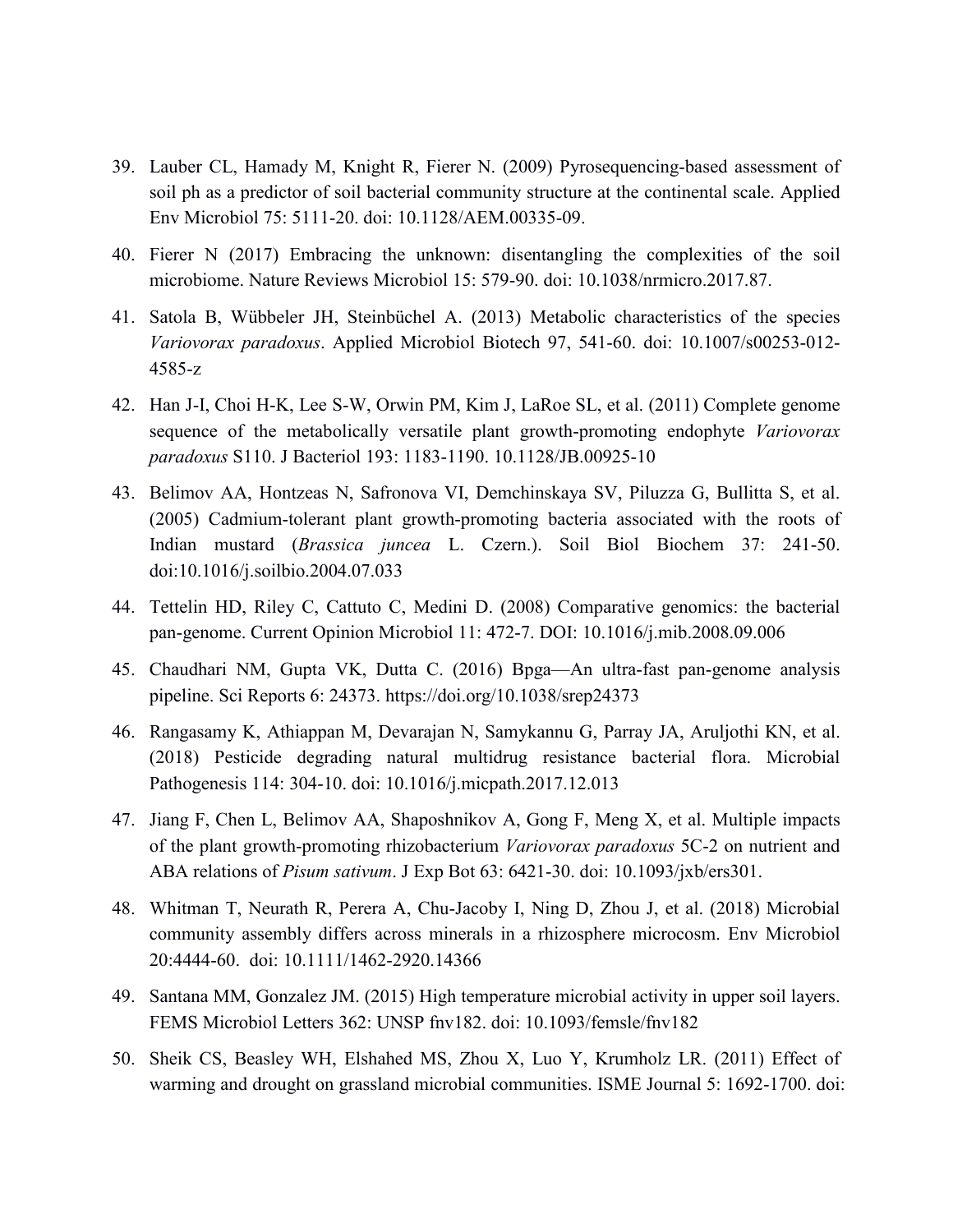10.1038/ismej.2011.32.

- 51. Kang S, Kim S, Oh S, Lee D. (2000) Predicting spatial and temporal patterns of soil temperature based on topography, surface cover and air temperature. Forest Ecol Management 136: 173-84 DOI: 10.1016/S0378-1127(99)00290-X
- 52. Stres B, Danevčič T, Pal L, Fuka MM, Resman L, Leskovec S, et al. (2008) Influence of temperature and soil water content on bacterial, archaeal and denitrifying microbial communities in drained fen grassland soil microcosms. FEMS Microbiol Ecology 66: 110- 22. doi: 10.1111/j.1574-6941.2008.00555.x
- 53. Dodds GT, Madramootoo CA, Janik D, Fava E, Stewart KA. (2003) Factors affecting soil temperature under plastic mulches. Tropical Agriculture 80: 6-13
- 54. Soussi A, Ferjani R, Marasco R, Guesmi A, Cherif H, Rolli E, et al. (2016) Plant-associated microbiomes in arid lands: diversity, ecology and biotechnological potential. Plant Soil 405: 357-70. https://doi.org/10.1007/s11104-015-2650-y.
- 55. Malik AA, Puissant J, Buckeridge KM, Goodall T, Jehmlich N, Chowdhury S, et al. (2018) Land use driven change in soil pH affects microbial carbon cycling processes. Nature Comms 9: 3591. DOI: 10.1038/s41467-018-05980-1
- 56. Maurer LM, Yohannes E, Bondurant SS, Radmacher M, Slonczewski JL. (2005) pH Regulates genes for flagellar motility, catabolism, and oxidative stress in *Escherichia coli* K-12. J Bacteriol 187: 304-19. DOI:10.1128/JB.187.1.304-319.2005
- 57. Tasaki S, Nakayama M, Shoji W (2017) Self-organization of bacterial communities against Environmental pH variation: Controlled chemotactic motility arranges cell population structures in biofilms. PLOS One 12: e0173195. doi: 10.1371/journal.pone.0173195
- 58. Saikia J, Sarma RK, Dhandia R, Yadav A, Bharali R, Gupta VK, Saikia R. (2018) Alleviation of drought stress in pulse crops with ACC deaminase producing rhizobacteria isolated from acidic soil of Northeast India. Sci Reports 8:356. | DOI:10.1038/s41598-018- 21921-w
- 59. Zerrouk IZ, Benchabane M, Khelifi L, Yokawa K, Ludwig-Muller J, Baluska F. (2016) A Pseudomonas strain isolated from date-palm rhizospheres improves root growth and promotes root formation in maize exposed to salt and aluminum stress. J Plant Physiol 191, 111-9. doi: 10.1016/j.jplph.2015.12.009.
- 60. Cytryn EJ, Sangurdekar DP, Streeter JG, Franck WL, Chang WS, Stacey G, et al. (2007) Transcriptional and physiological responses of *Bradyrhizobium japonicum* to desiccationinduced stress. J Bacteriol 189: 6751-62. DOI: 10.1128/JB.00533-07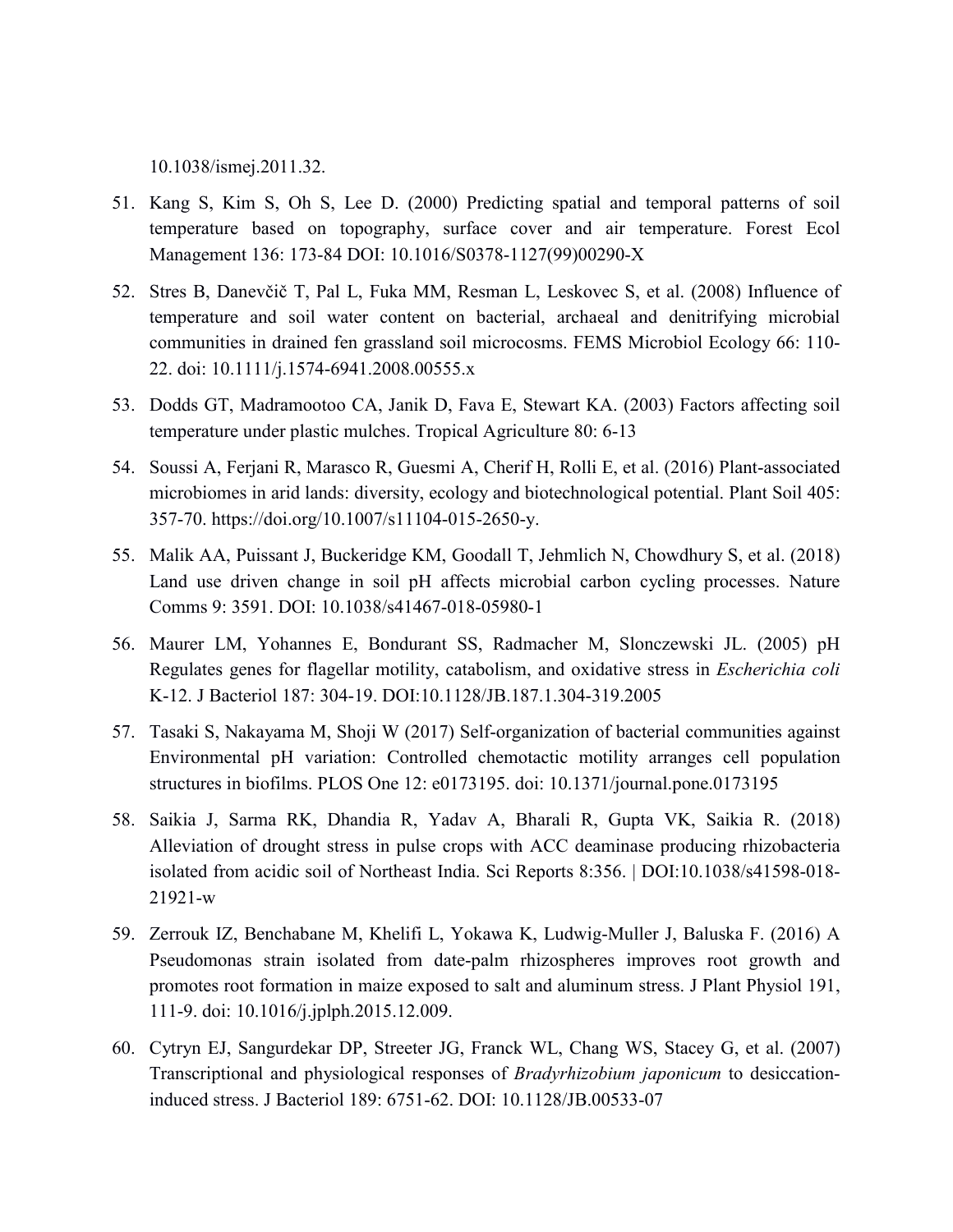- 61. Chowdhury N, Marschner P, Burns RG. (2011) Soil microbial activity and community composition: Impact of changes in matric and osmotic potential. Soil Biol Biochem 43: 1229-36
- 62. Whalley WR, Ober ES, Jenkins M (2013) Measurement of the matric potential of soil water in the rhizosphere. J Exp Bot 64: 3951-63. doi: 10.1093/jxb/ert044.
- 63. Potts M, Slaughter SM, Hunneke FU, Garst J, Helm RF (2005) Desiccation Tolerance of Prokaryotes: Application of Principles to Human Cells. Integrative and Comparative Biology 45: 800–809,<https://doi.org/10.1093/icb/45.5.800>
- 64. Dechesne A, Wang G, Gülez G, Or D, Smets BF. (2010) Hydration-controlled bacterial motility and dispersal on surfaces. Proc Nat Acad Sci USA 107: 14369-72. doi: 10.1073/pnas.1008392107
- 65. Wang H, Jiang X, Mu H, Liang X, Guan H. (2007) Structure and protective effect of exopolysaccharide from *P-agglomerans* strain KFS-9 against UV radiation. Microbiol Res 162: 124-9. DOI:10.1016/j.micres.2006.01.011
- 66. Rachwał K, Matczyńska E, Janczarek M. (2015) Transcriptome profiling of a *Rhizobium leguminosarum* bv. *trifolii* rosR mutant reveals the role of the transcriptional regulator RosR in motility, synthesis of cell-surface components, and other cellular processes. BMC Genomics 16: 1111. doi:10.1186/s12864-015-2332-4
- 67. Leff JW, Bardgett RD, Wilkinson A, Jackson BG, Pritchard WJ, De Long JR, et al. (2018) Predicting the structure of soil communities from plant community taxonomy, phylogeny, and traits. ISME Journal 12: 1794-1805. doi: 10.1038/s41396-018-0089-x
- 68. Sauer D, Kuzyakov Y, Stahr K. (2006) Spatial distribution of root exudates of five plant species as assessed by 14C labeling. J Plant Nutrition Soil Sci 169: 360-2. DOI:10.1002/jpln.200621974
- 69. Walker TS, Bais HP, Grotewold E, Vivanco JM. (2003) Root exudation and rhizosphere biology. Plant Physiol 132: 44-51. DOI: 10.1104/pp.102.019661
- 70. Peters WS, Felle HH. (1999) The correlation of profiles of surface pH and elongation growth in maize roots. Plant Physiol 121: 905-12. doi: 10.1104/pp.121.3.905
- 71. Watt M, Hugenholtz P, White R, Vinall K. (2006) Numbers and locations of native bacteria on field-grown wheat roots quantified by fluorescence in situ hybridization (FISH). Env Microbiol 8: 871-84. DOI: 10.1111/j.1462-2920.2005.00973.x
- 72. Gunawardena U, Rodriguez M, Straney D, Romeo JT, Van Etten HD, Hawes MC. (2005)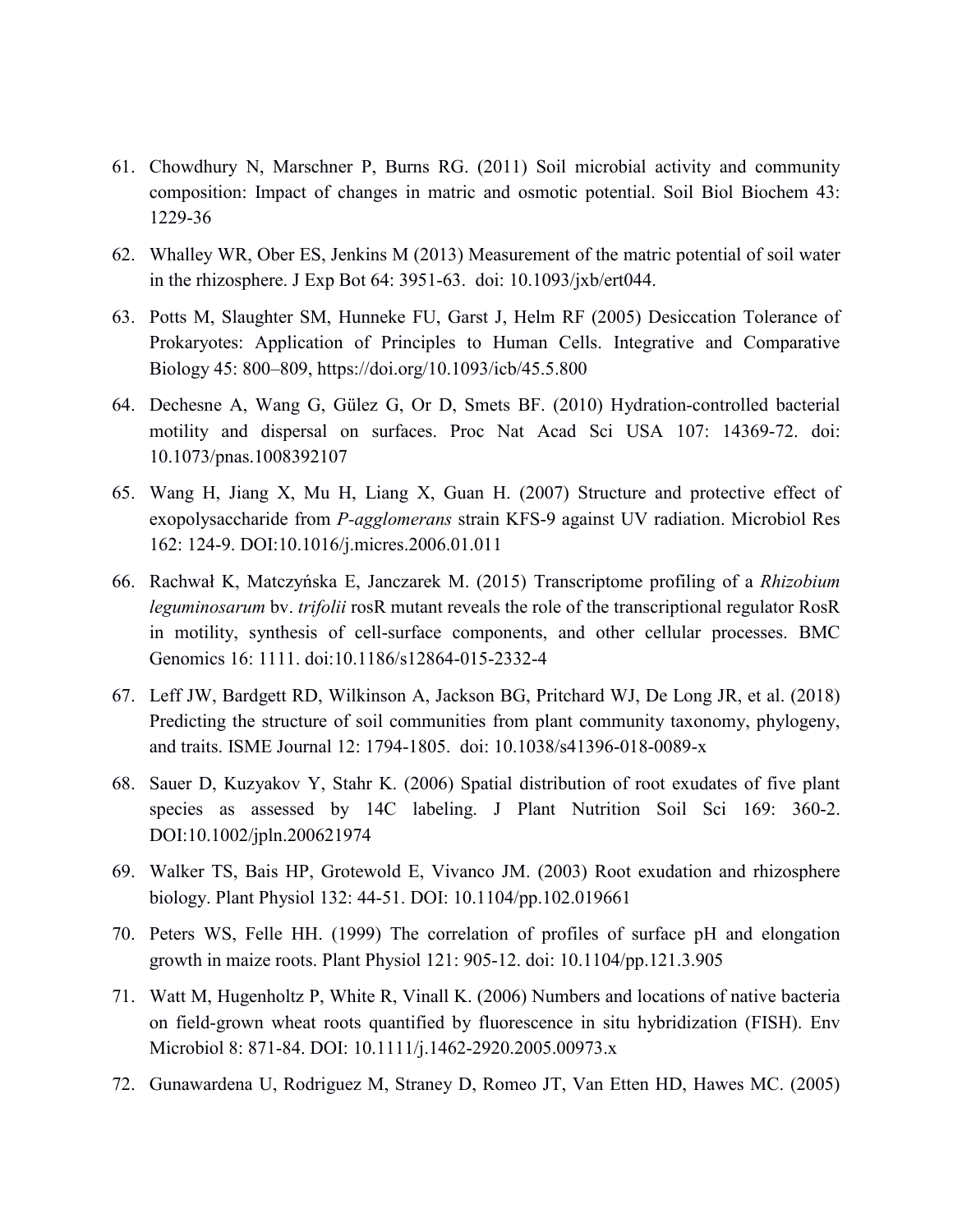Tissue-specific localization of pea root infection by *Nectria haematococca*. Mechanisms and Consequences. Plant Physiol 137: 1363-74. DOI: 10.1104/pp.104.056366

- 73. Rudrappa T, Czymmek KJ, Paré PW, Bais HP (2008) Root-secreted malic acid recruits beneficial soil bacteria. Plant Physiol 148: 1547-56. doi: 10.1104/pp.108.127613.
- 74. Dodd IC, Jiang F, Teijeiro RG, Belimov AA, Hartung W. (2009) The rhizosphere bacterium *Variovorax paradoxus* 5C-2 containing ACC deaminase does not increase systemic ABA signaling in maize (*Zea mays* L.). Plant Signaling Behaviour 4, 519-21. doi: 10.4161/psb.4.6.8574
- 75. Phillips DA, Fox TC, King, MD, Bhuvaneswari TV, Teuber LR (2004) Microbial products trigger amino acid exudation from plant roots. Plant Physiol 136: 2887-94. DOI:10.1104/pp.104.044222
- 76. Rudrappa T, Biedrzycki ML, Bais HP. (2008) Causes and consequences of plant-associated biofilms. FEMS Microbiol Ecol 64: 153-66. doi: 10.1111/j.1574-6941.2008.00465.x
- 77. Guilhen C, Forestier C, Balestrino D. (2017) Biofilm dispersal: multiple elaborate strategies for dissemination of bacteria with unique properties. Mol Microbiol 105: 188-210. doi: 10.1111/mmi.13698
- 78. Dodd IC, Belimov AA, Elphinstone ED, Chen L, Teijeiro RG, Kemp C, Fielding HA, Wright HR. (2013) Exploiting rhizobacteria that mediate plant hormone status. Aspects Applied Biol 120, 29-34
- 79. Belimov AA, Dodd IC, Safronova VI, Shaposhnikov AI, Azarova TS, Makarova NM, et. al. (2015) Rhizobacteria that produce auxins and contain 1-amino-cyclopropane-1-carboxylic acid deaminase decrease amino acid concentrations in the rhizosphere and improve growth and yield of well-watered and water-limited potato (*Solanum tuberosum*). Ann Applied Biol 167: 11-25. https://doi.org/10.1111/aab.12203
- 80. Calvo-Polanco M, Sánchez-Romera B, Aroca R; Asins MJ, Declerck S, Dodd IC et al. (2016) Exploring the use of recombinant inbred lines in combination with beneficial microbial inoculants (AM fungus and PGPR) to improve drought stress tolerance in tomato. Env Exp Bot, 131: 47-57. https://doi.org/10.1016/j.envexpbot.2016.06.015
- 81. Nadeem SM, Ahmad M, Naveed M, Imran M, Zahir ZA, Crowley DE. (2016) Relationship between in vitro characterization and comparative efficacy of plant growth-promoting rhizobacteria for improving cucumber salt tolerance. Archives of Microbiology 198: 379– 387 doi:10.1007/s00203-016-1197-5. doi: 10.1007/s00203-016-1197-5.
- 82. Uroz S. (2003). Novel bacteria degrading N-acylhomoserine lactones and their use as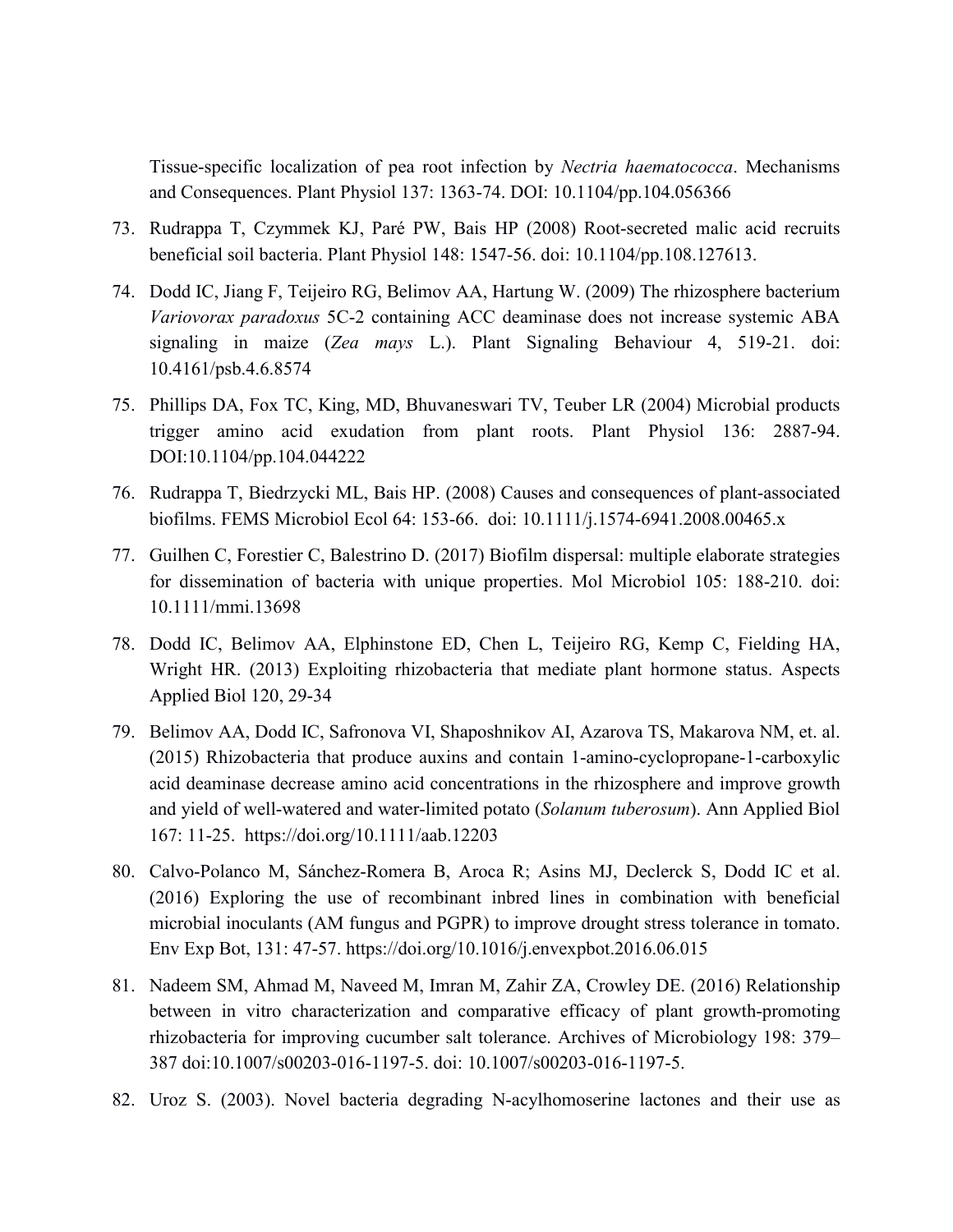quenchers of quorum-sensing-regulated functions of plant-pathogenic bacteria. Microbiology 149: 1981–1989. doi:10.1099/mic.0.26375-0. doi: 10.3389/fmicb.2019.00455

- 83. Osbourn, Anne E, and Ben Field. "Operons." Cellular and molecular life sciences : CMLS vol. 66,23 (2009): 3755-75. doi:10.1007/s00018-009-0114-3
- 84. Castro-Sowinski S, Herschkovitz Y, Okon Y, Jurkevitch E (2007) Effects of inoculation with plant growth-promoting rhizobacteria on resident rhizosphere microorganisms. FEMS Microbiol Letters 276: 1-11. DOI: 10.1111/j.1574-6968.2007.00878.x
- 85. Bender SF, Wagg C, van der Heijden MGA (2016) An underground revolution: biodiversity and soil ecological engineering for agricultural sustainability. Trends Ecol Evolution 31: 440-52. doi: 10.1016/j.tree.2016.02.016.
- 86. Smith CR, Blair PL, Boyd C, Cody B, Hazel A, Hedrick A, et al. (2016) Microbial community responses to soil tillage and crop rotation in a corn/soybean agroecosystem. Ecol Evolution 6: 8075-84. doi: 10.1002/ece3.2553

# **Figure and Table legends**

Figure 1. Ethylene biosynthesis. Methionine is converted by (1) S-adenosylmethionine synthetase (SAM synthetase) to S-adenosyl methionine (SAM). Next, SAM is converted to 1- Aminocyclopropane-1-carboxylate (ACC) and 5'-methylthioadenosine (MTA) by (2) 1 aminocyclopropane-1-carboxylate synthase (ACS). MTA can enter in the Yang cycle that refills the pool of l-methionine. (3) 1-aminocyclopropane-1-carboxylate oxidase (ACO) turns ACC into ethylene, HCN and CO2. Alternatively, (4) ACC deaminase deaminates ACC resulting in 2 oxobutanoate and ammonia. (5) γ-glutamyl-transpeptidase (GGT) forms γ-glutamyl-ACC (GACC) by addition of a glutamyl group (6) ACC-N-malonyl transferase (AMT) forms 1 malonyl-ACC (MACC) from malonyl-CoA and ACC while (7) an enzyme encoded by Jasmonic acid resistance 1 (JAR1) yields jasmonyl-ACC (JA-ACC).

Figure 2. Core and Strain-Specific Gene Extrapolation. A pan-genome study was implemented to determine the *Variovorax paradoxus* core genome, variable and unique genome. Seven strains of *V. paradoxus* (Table 1) were downloaded from NCBI Genome and their pan-genome analysis was accomplished with bacterial pan-genome analysis (BPGA) program [60]. Specific functions of the *V. paradoxus* pan-genome were delivered based on KEGG (Kyoto Encyclopedia of Genes and Genomes) biological pathways database.

Figure 3. Effects of temperature (A), pH (B) and osmotic potential (C) on *V. paradoxus* 5C-2 growth after 18 hours of incubation  $\left(\bullet\right)$  and motility after 72 hours  $(\mathbf{X})$ . For  $(A)$  and  $(B)$  growth was assessed in TSB (liquid medium) while motility was tested in M8/M9 minimal medium solidified with 0.5% agarose. For (C) and (D), TSB (survival test) and semi-solid M8/M9